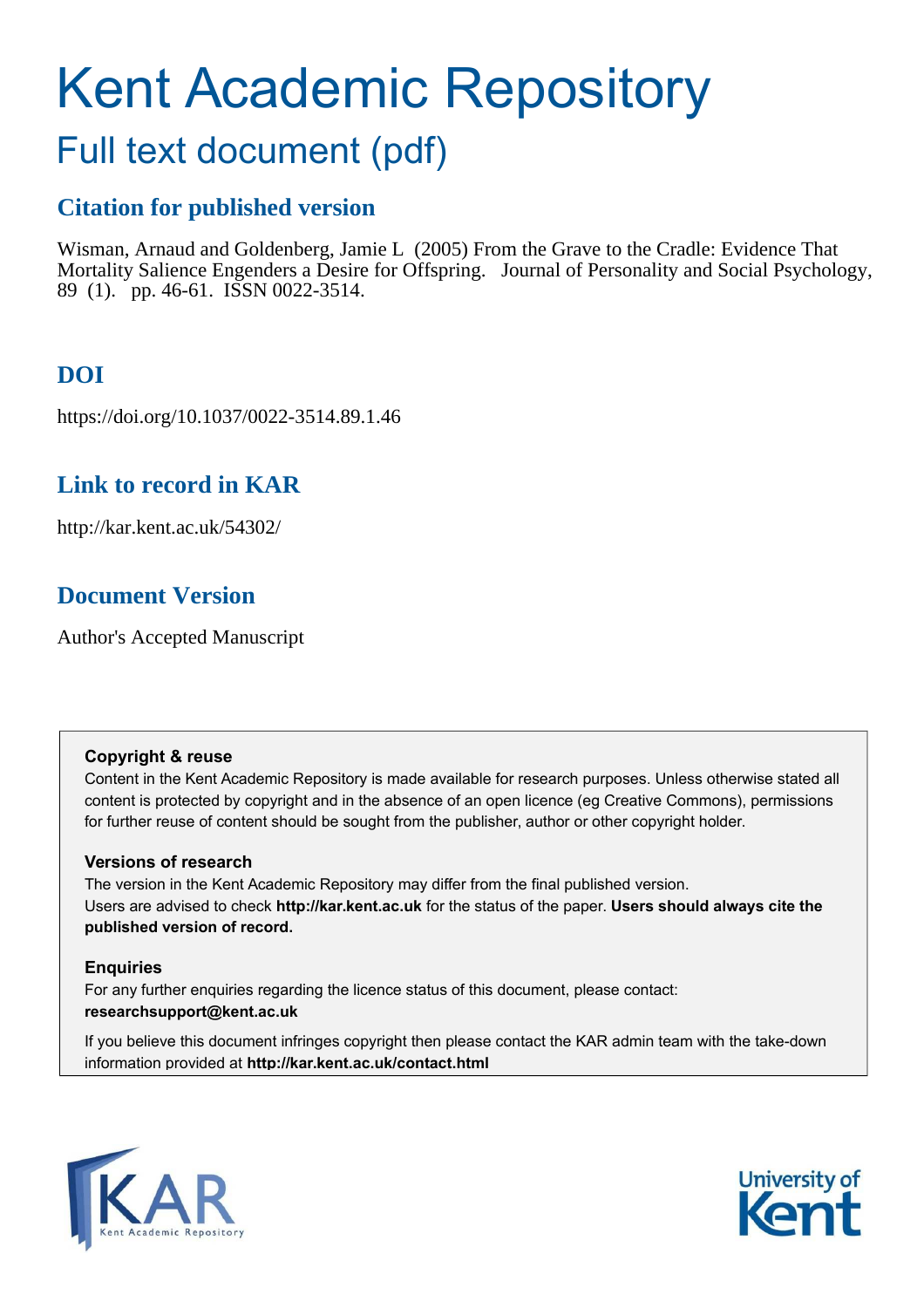### From the Grave to the Cradle: Evidence That Mortality Salience Engenders a Desire for Offspring

Arnaud Wisman University of Kent

Jamie L. Goldenberg University of South Florida

On the basis of terror management theory, the authors hypothesized that reminders of mortality (mortality salience) should promote the desire for offspring to the extent that it does not conflict with other self-relevant worldviews that also serve to manage existential concerns. In 3 studies, men, but not women, desired more children after mortality salience compared with various control conditions. In support of the authors' hypothesis that women's desire for offspring was inhibited as a function of concerns about career success, Study 3 showed that career strivings moderated the effect of mortality salience on a desire for offspring for female participants only; furthermore, Study 4 revealed that when the compatibility of having children and a career was made salient, female participants responded to mortality salience with an increased number of desired children. Taken together, the findings suggest that a desire for offspring can function as a terror management defense mechanism.

*Keywords:* mortality salience, desire for offspring, gender, procreation, existential concerns

September 11th (2001) shook the foundations of liberty and democracy in the United States of America. Nevertheless, this dramatic episode in American history did not destroy the American spirit. On the contrary, the event made the American people conscious of the pride that they take in their country and its democratic history (Pyszczynski, Solomon, & Greenberg, 2003). The streets of New York City were flooded with an atmosphere of patriotism, mourning, and togetherness shortly after the attack. In the wake of September 11th, another unusual observation was reported: The marriage rate increased, and hospitals all over the country expected a baby boom (CNN, May 2002). Experiencing a terrorist attack and a potential baby boom may appear paradoxical, but is there a link between experiencing such terrifying disasters and the desire to have offspring?

The observation of a link between disasters and a baby boom is in itself not novel (e.g., Cohan & Cole, 2002). There are assumptions in the literature that such events may shape important life-course decisions by either functioning as a wake-up call (Martin, 1999) or by

Correspondence concerning this article should be addressed to Arnaud Wisman, Department of Social Psychology, University of Kent, Canterbury, Kent CT2 7NP, United Kingdom. E-mail: a.wisman@kent.ac.uk

increasing the need for close relationships (Cohan & Cole, 2002; Mikulincer, Florian, & Hirschberger, 2003). Aside from rational and relational reasons to desire children, a desire for offspring might be motivated by emotional and individual desires to leave something behind in this world. To the extent this motivation affects reproductive desires, having children may represent a way to deal with the threat of death. Nevertheless, the literature offers no conclusive theoretical framework to explain this often observed correlational connection between severe threats and an apparent striving for offspring.

In this article, a novel theoretical account is advanced for the *causal* relationship between life threatening events and the desire for offspring. According to terror management theory (TMT; Solomon, Greenberg, & Pyszczynski, 1991), to cope with existential concerns, people adhere to worldviews that provide a sense of meaning and set the standards through which one can attain a sense of value (i.e., self-esteem). By living up to such standards, individuals obtain a sense of immortality by feeling that one is part of something more meaningful and longer lasting than one's own existence (Greenberg et al., 1990; Solomon et al., 1991). From this perspective, procreation can be regarded as a potential means to regulate concerns about mortality. After all, having children provides a sense of meaning and value (Baumeister, 1991) and can provide an avenue to immortality. Therefore, a relevant hypothesis that surprisingly has not yet been addressed is whether mortality concerns promote a desire for offspring.

However, having children may also pose costs that may interfere with defenses against mortality concerns outlined by TMT. In particular, women tend to have greater responsibilities in caring for offspring, and the burden of this responsibility can pose a direct threat to women's ability to derive meaning and value through the also culturally valued role of being a successful career woman.

Journal of Personality and Social Psychology, 2005, Vol. 89, No. 1, 46–61 Copyright 2005 by the American Psychological Association 0022-3514/05/\$12.00 DOI: 10.1037/0022-3514.89.1.46

Arnaud Wisman, Department of Social Psychology, University of Kent, Canterbury, United Kingdom; Jamie L. Goldenberg, Department of Psychology, University of South Florida.

This research was facilitated by Netherlands Organization for Scientific Research Grant 42521003. We are indebted to numerous academic colleagues and friends, in addition to those referred to in the article. We thank Jamie DeCoster, Katrin Finkenauer, Marcello Gallucci, Carmen Gonzalez, Gün Semin, and Ilan Shrira for their inspirational thoughts and careful feedback on an earlier draft of this article.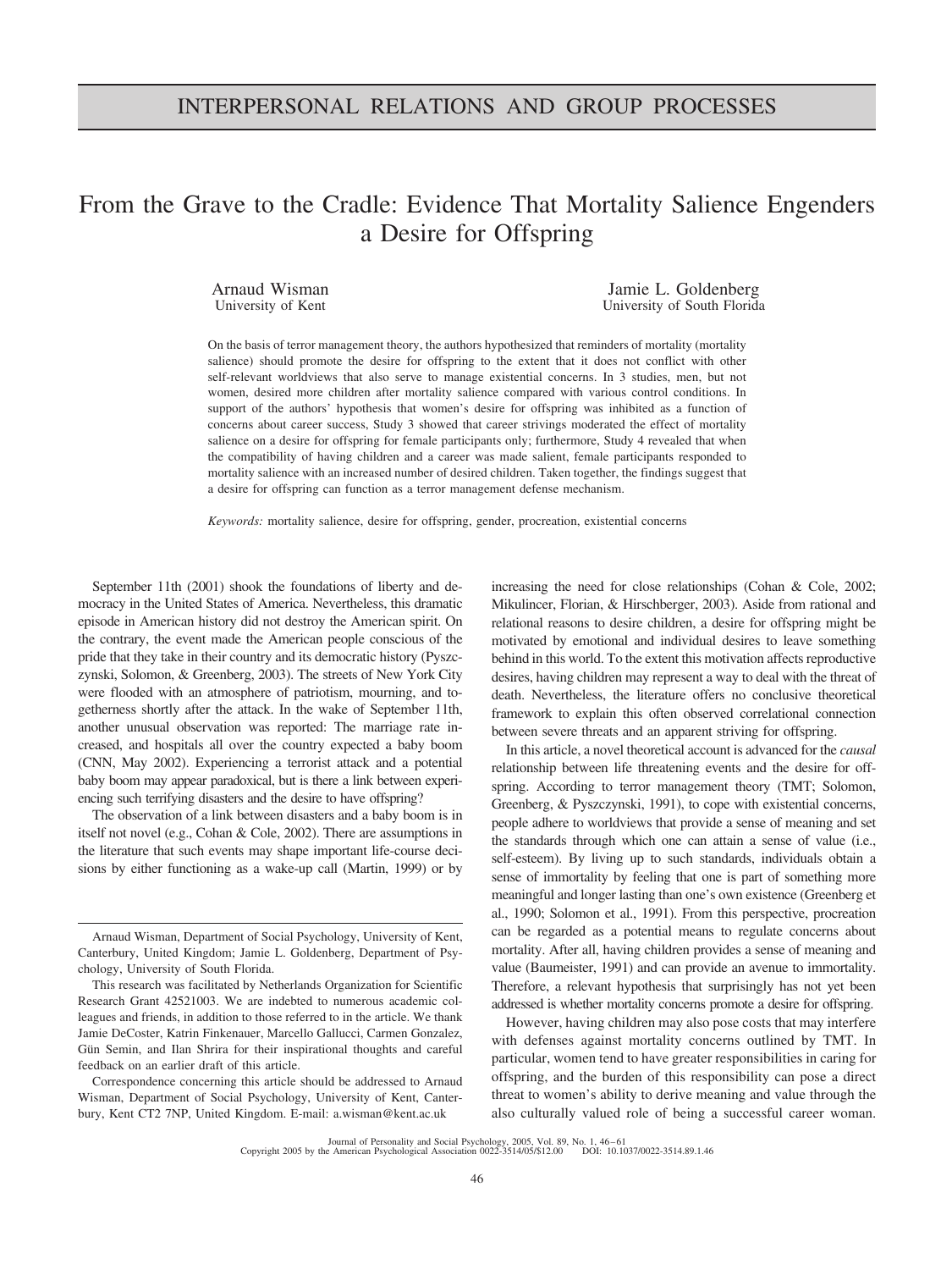Thus, in this research we address the important question of whether mortality salience influences the desire for offspring differentially for men and women. To examine these issues, we report four experimental studies that investigate the key hypotheses of this theoretical framework.

#### TMT

The ends of life are marked by birth and death. The laws of nature are straightforward; after people are born there is no turning back. Although the future may seem unpredictable, the final episode of physical life is not; that is, in the end, the end is the end. As soon as people are cognitively capable, they start to ponder death and seek strategies to manage the concerns about mortality (Florian & Mikulincer, 1998a). Terror arises from the juxtaposition of a biological creature programmed for survival with the ability to reflect on its vulnerabilities and mortality (Becker, 1973). Becker (1973) argued that this paradox of the human condition is at the core of human motivation. On the basis of the writings of existential thinkers like Kierkegaard, Rank, and Becker, TMT provides a systematic analysis of how one's fear of death (terror) is managed (Greenberg, Solomon, & Pyszczynski, 1997; Pyszczynski, Greenberg, & Solomon, 1999; Solomon et al., 1991).

TMT postulates that human beings use the same cognitive capabilities that render them aware of the problem of mortality in the first place to develop means of managing the problem. Specifically, the management of terror is posited to occur via a symbolic system of defense in which culturally constructed views of the world provide protection by offering a sense of meaning and, importantly, a promise of symbolic immortality to individuals who uphold cultural standards (Greenberg et al., 1997). That is, by living up to meaning-conferring cultural standards, people can feel as if they are part of something significant and lasting. People who subscribe to religious worldviews are even promised literal immortality, to the extent that they believe that living up to religious standards guarantees them entry into some kind of afterlife. Thus, reminders of mortality operate on an unconscious level to activate this psychological immune system and increase the need to adhere to meaningful conceptions of the world and to feel as if one is attaining one's culture's standards (i.e., self-esteem). Thus, in a sense, TMT elucidates why most people are not paralyzed with terror.

In support, research on TMT has demonstrated that reminders of one's mortality increase cognitive and behavioral efforts to maintain or defend the anxiety buffering structure by embracing one's cultural worldview and its standards of value. For instance, reminders of one's own death (i.e., mortality salience) have been found to lead to (a) increased preference for those who praise or share one's beliefs (Greenberg, et al., 1990; Greenberg, Simon, Pyszczynski, Solomon, & Chatel, 1992), (b) harsher judgments against those who violate one's moral principles (e.g., Florian & Mikulincer, 1997; Rosenblatt, Greenberg, Solomon, Pyszczynski, & Lyon, 1989), (c) increased rejection and avoidance of out-group members (e.g., Greenberg et al., 1990; Ochsmann & Mathay, 1996), and (d) increased identification with a successful ingroup and decreased identification with a unsuccessful ingroup (Arndt, Greenberg, Schimel, Pyszczynski, & Solomon, 2002; Dechesne, Janssen, & van Knippenberg, 2000). Furthermore, people try more fervently to measure up to personally relevant cultural standards when primed with mortality salience (e.g., Ben-Ari, Florian, &

Mikulincer, 1999; Goldenberg, Arndt, Hart, & Brown, in press); in fact, such attempts to boost one's self-esteem are often pursued even when to do so could pose a direct threat to one's life (e.g., driving fast; Ben-Ari et al., 1999). By and large, these studies have shown that cultural worldviews and self-esteem function as a psychological defense against existential concerns (for a broad review, see Greenberg et al., 1997); moreover, the nature of defense against mortality concerns are not direct remedies for the problem of death but rather are indirect solutions that operate on a psychological level.

More important, the described effects are found in response, not to conscious contemplations of mortality, but to recently activated concerns about mortality that are no longer consciously accessible. It is when mortality concerns are unconscious that they activate symbolic defenses pertinent to the individual's bases of meaning and value (e.g., Arndt, Greenberg, Pyszczynski, & Solomon, 1997). Indeed, in most TMT research, symbolic defenses are assessed when an explicit contemplation of one's mortality is followed by an intervening delay (e.g., Greenberg, Pyszczynski, Solomon, Simon, & Breus, 1994), or alternatively, unconscious mortality concerns can be activated via subliminal death primes (e.g., Arndt, Greenberg, Pyszczynski, & Solomon, 1997). In short, TMT uniquely specifies the nature of psychological symbolic defenses against mortality concerns, showing specifically that people do not cope with unconscious mortality concerns with defenses that are rationally connected to the problem of death, but rather they do so through a symbolic solution that offers a sense of meaning and promise of symbolic immortality.

#### Giving Birth to Immortality

Although the previous research has illustrated that mortality salience exerts influence on a wide range of attitudes and behaviors, no studies have directly addressed the role of mortality reminders on people's desire for offspring. This is surprising because giving birth to a child seems to coincide with all the mechanisms that terror management theorists have suggested function to assuage mortality concerns. Having children can contribute to a sense of immortality, in both a literal and symbolic sense, and can help fortify a sense of meaning and self-worth. It seems reasonable then to conclude that having children may function as part of the psychological defense against existential concerns outlined by TMT.

At the most basic level, it makes sense that offspring can function as a defense against mortality concerns, for having children seems to be the most direct way of attaining, in a literal sense, immortality. As Becker (1973) suggested, "Nature conquers death not by creating eternal organisms but by making it possible for ephemeral ones to procreate" (p. 163). In a literal sense, offspring entail passing on about 50% of "the ephemeral ones" genes into a new generation. Indeed, a central tenet derived from evolutionary biology is that individual organisms behave as to maximize their fitness by propagating as many as possible of their own and related genes (Dawkins, 1982; Hamilton, 1964; Wilson, 1975). Supporting this idea of inclusive fitness, people are clearly more likely to invest in their own offspring. For example, Daly and Wilson (1988) reported that incidences of nonlethal child abuse and homicide correlate highly with nonbiological fatherhood, and Littlefield and Rushton (1986) revealed that the amount of bereavement is correlated with genetic relatedness. These findings demonstrate that biological hard-wired motives, such as inclusive fitness, may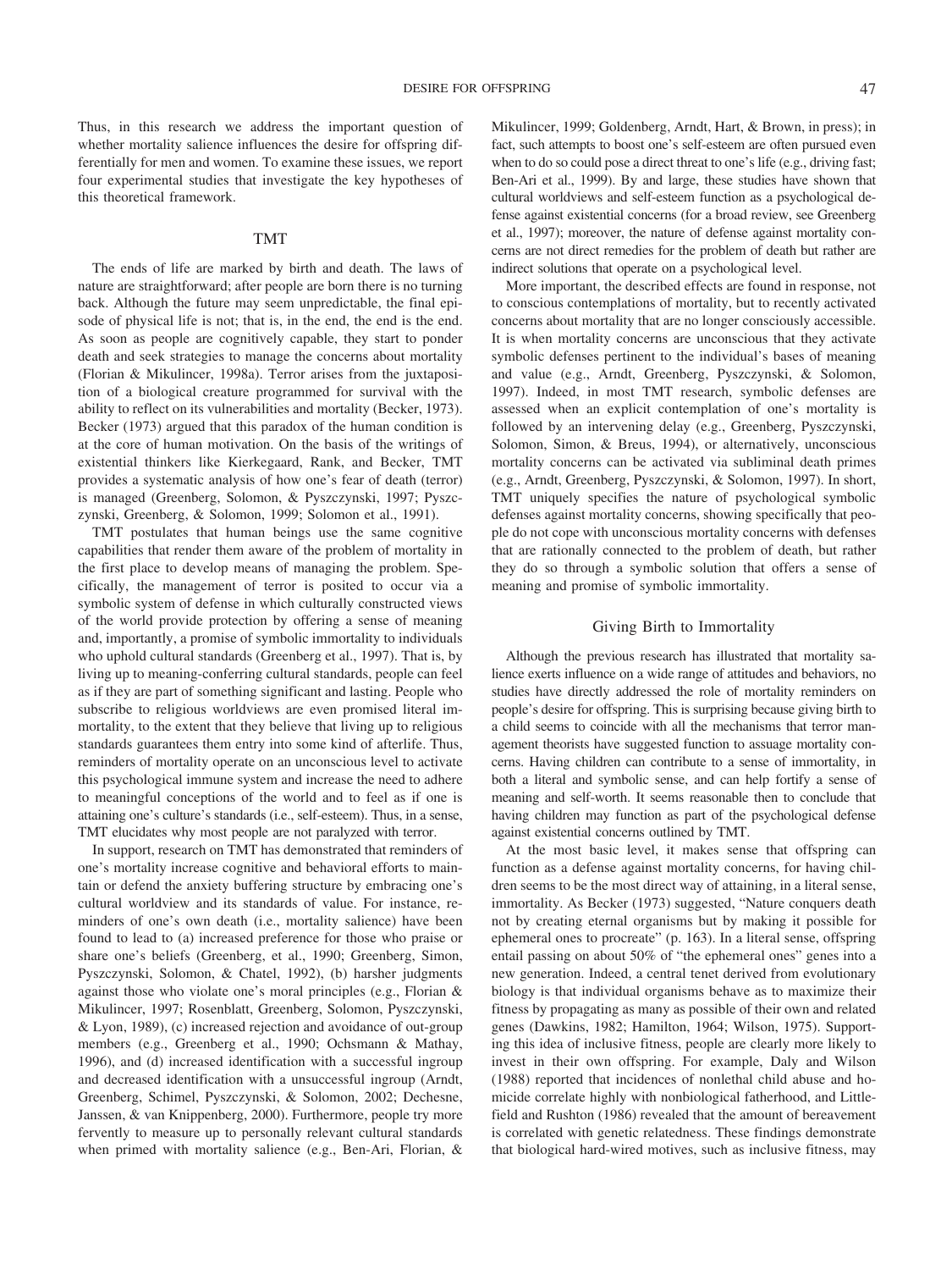influence people's attitude toward offspring (see Belsky, Steinberg, & Draper, 1991; Buss, & Kenrick, 1998).

Although the premise that the desire for offspring is an evolved mechanism is intuitively appealing, evolutionary psychologists typically do not talk about evolution as fostering conscious desire to pass on one's genes, and specifically, it has been considered unlikely that humans evolved with a specific module for a desire for offspring (Veenhoven, 1975). The question of whether the desire for offspring is an evolved mechanism is complicated and is not the primary focus of this article (although we do address this possibility more comprehensively in the General Discussion section). However, this pending question certainly does not preclude the possibility that in human beings motivations informed by perspectives other than evolutionary psychology—such as the desire for literal immortality as a means to warding off fears of death (see Dechesne et al., 2003)—can promote a desire for offspring.

However, as terror management and other researchers (e.g., Sedikides & Skowronski, 1997) have illustrated, in human beings the self is conceptualized in an abstract symbolic manner. As delineated above, individuals cope with concerns about mortality not simply by striving for literal immortality; however, in human beings immortality striving often takes a symbolic form. Indeed, empirical research has provided evidence for the hypothesis that immortality strivings can function to assuage mortality concerns (Dechesne et al., 2003; Greenberg et al., 1997; Norenzayan, Hansen, & Atran, 2003; Ochsmann, 1984; Osarchuk & Tatz, 1973). Confronted with existential concerns, people seek ways to achieve immortality (Norenzayan et al., 2003), and having children may be one of the most efficient ways to prolong a form of symbolic existence. Thus, apart from providing a direct form of literal immortality, having offspring can contribute to a sense of symbolic immortality (Lifton, 1979; see also Florian & Mikulincer, 1998b; Greenberg et al., 1997). That is, children can represent for parents a means of leaving something behind in this world after their own literal demise. For example, one can simply hope to be remembered as a loving and caring parent or, more ambitiously, view one's children as inheritor of one's ideology or business. These kinds of immortality strivings are highly intertwined with cultural worldviews (Lifton, 1979). For instance, in one culture a parent may hope to be remembered as a brave warrior, whereas in another culture one may hope to be remembered as an understanding open-minded parent. Thus, people can strive for some means of symbolic self-continuation through their offspring within the context of a cultural-meaningful universe.

Although one's offspring can confer symbolic meaning to the parent in the hereafter, in the here and now, having children can provide a large degree of meaning and value to the life of the parent. Indeed, certainly in Western culture, people expect their children to supply an important source of meaning in life (for a broad overview, see Baumeister, 1991; Callan & Hennesey, 1989a; Greil, 1997). People who suffer from infertility, for instance, often go through long periods of feelings of meaninglessness (Callan, 1987; Callan & Hennessey, 1989b). By the same token, childless people are perceived by others to lack fulfillment (e.g., Baumeister, 1991). Moreover, traditional societies have relied on their offspring as a kind of retirement pension, providing some security (food, shelter, etc.) in the remains of their days (Zhan & Montgomery, 2003). Closer to home, aged parents often expect filial responsibilities from their children (Hamon & Blieszner, 1990).

Although children do not always meet the expectations of parents, research has revealed that loneliness was reduced by affection of their offspring (Long & Martin, 2000). Moreover, having children might provide a sense of meaning in a more indirect way. Parents may attain a sense of meaning by basking in the glory of their successful children (e.g., Cialdini et al., 1976; Tesser, 1988). Some parents even seem to risk the well-being of their own children to help their children achieve at the highest level (from beauty queen to chess champion or whale hunter, depending on the culture). It is likely that parents motivate their children to pursue roles that are highly valued within the context of their cultural worldviews because to do so also reflects positively on their own self. In a sense, children can become a symbolic extension of the self (e.g., Sedikides & Skowronski, 1997). In sum, it seems that having offspring can represent multiple powerful pathways to meaning and thus a sense of value within the context of an individual's worldview.

For all these reasons, it is not surprising in light of the TMT that people desire offspring and that they may be more likely to do so after being reminded of their mortality. First, having children entails a promise of literal and symbolic immortality; second, people expect that having offspring provides a powerful source of meaning and self-worth. In sum, there is substantial theoretical evidence suggesting that a desire for offspring functions as part of people's symbolic defense system against existential concerns. Thus, we see these different motivations for having offspring as complementary to one another, to the extent that they are all part of a cultural anxiety buffer and as such can play a role in the management of existential terror. Consequently, on the basis of the TMT, the prediction can be made that a reminder of mortality promotes a striving for procreation. Thus, although the ends of life are marked by birth and death, the recognition of death may be the cradle of new life.

#### A Gender Engendering Perspective on a Desire for **Offspring**

In the current series of studies, we demonstrate support for the hypothesis that the desire for offspring can function as a terror management defense by making specific predictions as to for whom and under what conditions mortality salience would be expected to influence this desire. In particular, we suggest that whereas men would be expected to increase their desired offspring after contemplating their death, women's reactions may be more complex. Of course, for women childbirth is complicated by the fact that women and men carry different "weights" with respect to having children. The physical consequences of maternity for female mammals (such as pain, bodily changes, and health risks) outweigh the costs for male mammals (Buss, 1996; Buss & Kenrick, 1998; Trivers, 1985). However, although we believe that such differences between the genders certainly contribute to male's and female's attitudes and behaviors with regard to procreation, following other research on TMT, reminders of one's mortality should promote a need to manage mortality concerns through symbolic defenses. Thus, for women having offspring, although offering a pathway to meaning as well as immortality, also poses a threat to meaning and value derived via other culturally prescribed roles.

Although nowadays women participate in cultural practices (such as politics, arts, and science) that have been traditionally dominated by men (Mason & Lu, 1988; Thornton, 1989; Wilkie,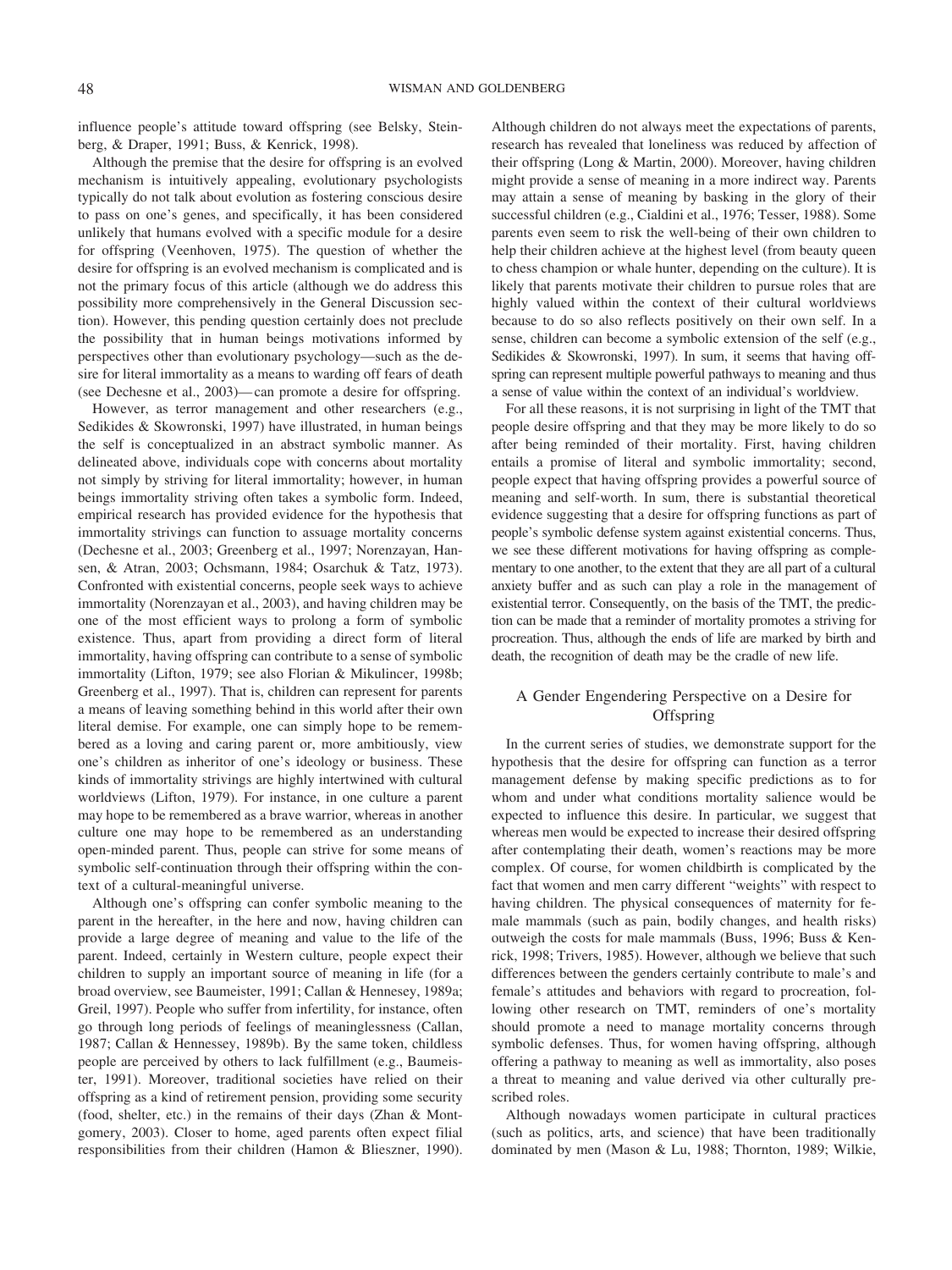1993), when it comes to family roles, gender differences are still profuse (Cassidy & Warren, 1996). For instance, in response to increased career opportunities for women, women more often than not have to juggle the responsibilities of their new role as a career woman and their more traditional responsibilities of wife and mother (Kiecolt, 2003; Spitze, 1988). In contrast, men more rarely combine having a career with a significant care-taking role in the family (Biernat & Wortman, 1991). Indeed, research has shown that the double role of both worker and primary care provider causes overstrain among women (Wortman, Biernat, & Lang, 1991). This may lead women to be more conflicted than men about their performance in home roles, especially among married couples with young children and relatively equal status careers (Biernat & Wortman, 1991).

It seems reasonable, therefore, to speculate that women who emphasize the cultural value of a career anticipate a conflict when thinking about having children. If our position is valid, then this would be especially likely among women with high career strivings after a mortality salience induction. To be clear, we are not saying that women do not desire offspring as much or even more than men, or even that women's desire for offspring may not be enhanced by mortality salience in the same way it is for men. However, if another salient need contradicts the desire for offspring, then mortality salience may not lead to an increase in the desire for offspring among women. These predictions are in line with other research demonstrating that people's symbolic defenses against existential concerns are flexible in the face of multiple anxiety buffers (Dechesne et al., 2003; Wisman & Koole, 2003). For instance, it has been found that participants who supported two sport teams in different sport disciplines (baseball and football) identified strongest with the most successful sport team after mortality salience (Dechesne, Greenberg, Arndt, & Schimel, 2000). More to the extreme of flexible defenses, Wisman and Koole (2003) found that participants who were reminded of their own mortality expressed a relative preference to hide in a crowd of different-minded people over defending their own worldview in an isolated position. This kind of research is compatible with the multifaceted self-regulation concept and TMT, which suggests that defenses against mortality concerns are used in a rather flexible manner (Dechesne et al., 2003; Steele, 1988; Tesser, Crepaz, Beach, Cornell, & Collins, 2000; Tesser, Martin, & Cornell, 1996; Wisman & Koole, 2003).

#### The Current Research and Hypotheses

By applying this dynamic model of defense to the question of how to predict both genders' desire for offspring after mortality salience, we generated the following hypotheses. Among women who foresee a successful career, such as students, a reminder of death might promote career strivings that at the same time impede a desire for offspring due to the aforementioned ambivalence of combining a career with having children (McKinney, 1987). Indeed, pilot data (see Study 4) revealed that the majority of the female participants viewed having children as a threat to career opportunity, and women perceived their careers as more threatened by having children than did men. Thus, self-relevant views (i.e., career strivings) potentially conflict with a desire for offspring and thus may result in a decreased desire for offspring after mortality salience. However, if the conflicting aspects of the self-relevant

worldview are reduced (e.g., if a career is less relevant or children are perceived as compatible with one's career), then the desire to have offspring should offer a viable psychological defense against mortality concerns, and women are consequently expected to have a relatively stronger desire for offspring after mortality salience. In contrast, both children and a career are usually perfectly compatible for men (because the caregiving tasks that might impede career advancement are mostly done by women or are not realistically anticipated by men; Biernat & Wortman, 1991); thus, men are expected to show an increased desire for offspring after a reminder of death regardless of career ambitions.

Thus, TMT allows us to make specific causal predictions as to for whom and under what conditions mortality salience would increase the desire for offspring, however, it is also important to acknowledge that there are other motivations that may be rooted in a need to manage terror that may be related to, but distinct from, a desire for offspring as a defense against mortality concerns. For example, Mikulincer et al. (2003) recently argued and provided evidence for the proposition that close relationships can function as a shield against mortality concerns. Drawing on this, it can be hypothesized that mortality salience may promote people's desire for offspring as a by-product of close-relationship strivings (Cohan & Cole, 2002). Indeed people often consider having children as an act of love and a seal of a happy relationship (Ingraham, 1999). However, we suggest that people's desire for offspring is, at most, partially motivated by relationship strivings. For people sometimes desire having children without the desire, or permission, of their partner, and people can long for offspring without having any close relationship at all. Although we certainly believe that closerelationship strivings are attached to strivings for offspring, we suggest that close-relationship strivings are only part of the story and thus do not account for our findings.

Another related, but we believe distinct, motivation is the desire for sex. There is an obvious connection between sex and offspring—one that we assume does not need to be spelled out. However, as with close relationships, we suggest the desire for offspring, independent of sexual desire, can function as a buffer against existential concerns. Certainly people can attain offspring without sex, either through adoption or a growing repertoire of fertility treatments, such as artificial insemination. Furthermore, in a series of experiments, Goldenberg and colleagues (e.g., Goldenberg, Cox, Pyszczynski, Greenberg, & Solomon, 2002; Goldenberg, Pyszczynski, McCoy, Greenberg, & Solomon, 1999) showed that mortality concerns often lead individuals to express decreased rather than increased interest in the physical aspects of sex. Thus, as with close relationships, we suggest that any influence of mortality salience on the desire for offspring cannot be wholly attributed to a desire for sex.

Thus, in this series of studies we manipulate mortality concerns and examine the effect on desired offspring, taking measures to control for close relationship and sexual strivings. Moreover, we also offer precise predictions concerning gender differences in the desire for offspring that we suggest allows us to pit a terror management explanation above and beyond other factors that can also affect the desire for offspring. We hypothesized that mortality salience should promote the desire for offspring among men, but not women, because for women having offspring may conflict with other defenses against mortality concerns. The first two studies were set up to test our basic hypothesis that reminders of death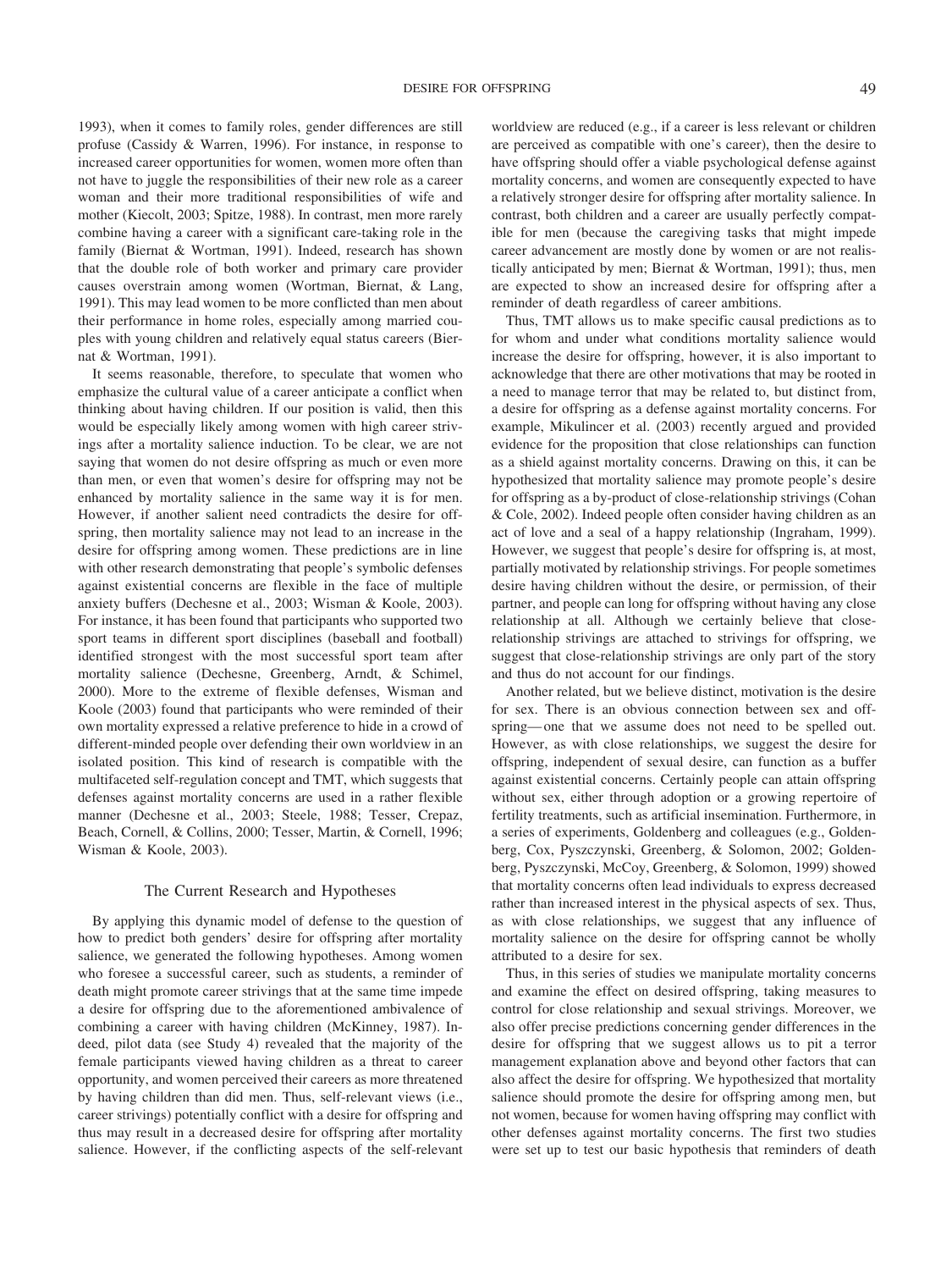would lead to an increased desire for offspring among male participants but not among female participants. In a third study, we tested whether career ambition would conflict with women's, but not men's, desire for offspring as a function of mortality salience. Finally, in Study 4, we directly manipulated female participants' views with respect to the advisability of having children in conjunction with a successful career and tested whether undoing the source of conflict for women would allow for an increase in the desire for offspring.

#### Study 1

The first study was designed to examine the desire for offspring as a function of mortality salience and gender. To this end, we assessed the number of children desired after a traditional mortality salience prime. Because we were predicting differential effects for men and women, we measured the accessibility of deathrelated thoughts subsequent to the mortality salience induction to show that differential findings could not be attributed to a greater impact of the mortality salience prime among one gender. In particular, we hypothesized that men would respond to mortality salience with an increase in their desired number of offspring; however, women, because of a conflict between maternal responsibilities and career ambitions, would not respond with parallel increases in their desires for offspring.

In addition, we also assessed participants' current relationship status to ascertain whether any increase in desire for offspring could be attributed to a desire to be more intimate in one's close relationships (Mikulincer et al., 2003). If the desire for procreation is merely associated with a desire for closeness, then we would expect people who are involved in a serious relationship to be more likely to increase their desire for offspring to cope with existential concerns.

#### *Method*

#### *Participants and Design*

A total of 76 undergraduate students from the Free University of Amsterdam, the Netherlands (36 woman and 40 men, average age  $= 21$  years) were randomly assigned to either the mortality salience or control condition. Participants received around \$2 for their participation.

#### *Procedure and Materials*

On arrival in the laboratory, participants were welcomed and seated in separate cubicles, each containing a computer. All instructions and materials were administered via computer in Dutch. The study was described as consisting of a number of separate unrelated parts.

*Mortality salience.* The first part was described as research on personality and consisted of a few filler questionnaires followed by the mortality salience manipulation. Mortality salience was manipulated with the same two open-ended questions about death or a control topic that has been used in numerous TMT experiment (e.g., Rosenblatt et al., 1989). Specifically, participants were asked the following: (a) Describe the emotions you feel while you are thinking about your own death, and (b) Describe what you think will happen to you when you physically die. Control participants were asked two parallel questions about watching TV.

*Self-reported affect.* The manipulation was followed by the 20-item Positive and Negative Affect Scales (PANAS; Watson, Clark, & Tellegen, 1988), which measure affect. The items were presented in random order and scored on a 5-point scale ranging from 1 (*not at all*) to 5 (*very much*). The PANAS also served to provide a delay and distraction task after the manipulation, because previous TMT research has revealed the effects of mortality salience are specific to conditions in which individuals are no longer consciously attending to such thoughts (e.g., Greenberg et al., 1994).

*Death accessibility.* The PANAS was followed with a short translated version of the measure often implemented to gauge the accessibility of death-related thought (Arndt, Greenberg, Solomon, Pyszczynski, & Simon, 1997). The scale consisted of 14 word fragments that were presented in random order. Four word fragments could be either completed with a death-related word or a death-unrelated word. For instance, the word fragment "DEA" could be completed as either "DEAL" or "DEAD." The remaining 10 word-fragments could be completed with only a deathunrelated word.

*Desire for offspring.* We assessed the number of desired offspring with two questions. Participants were asked the following: "How many children would you like to have in your fantasy?" and "How many children would you like to have in reality?" These two items were scored on a 6-point scale ranging from 0 (*no children at all*) to 6 (*six children*). We found that responses to these items were highly reliable and thus a single desire for offspring composite was created by averaging the two items (Cronbach's  $\alpha$  = .89). It was stressed that there were no good or bad responses and that participants should answer the questions in a quick and spontaneous manner.

*Relationship status.* Among some demographic items, participants' relationship status was assessed. Relationship status was assessed by one dichotomous yes–no item: "Are you currently involved in a romantic relationship?"

As a manipulation check, participants were asked about the purpose of the experiment (to which all participants were naive). Participants were subsequently debriefed and dismissed.

#### *Results*

#### *Self-Reported Affect*

A 2 (mortality salience: death vs. control)  $\times$  2 (gender: men vs. women) between-subjects analysis of variance (ANOVA) was conducted on the two subscales of the PANAS. The analyses did not reveal any significant effects on either the positive or negative affect subscales (both  $p_s > .15$ ). This result is consistent with most other TMT research (e.g., Pyszczynski et al., 2003), finding that the mortality salience manipulation has no effect on self-reported mood.

#### *Death Accessibility*

The scores on the death accessibility scale were subjected to a 2 (mortality salience: death vs. control)  $\times$  2 (gender: men vs. women) between-subjects ANOVA. This analysis yielded a significant main effect, showing that participants in the mortality salience condition completed more word fragments into deathrelated words relative to the control condition,  $F(1, 72) = 4.66$ ,  $p < .05$ . Thus, the manipulation of mortality salience did have the desired effect of making mortality concerns more salient. More important, no main or interaction effects for gender were found  $(ps > .40)$ , and thus, any discrepancy in the effects for men and women in response to mortality salience cannot be attributed to differential effectiveness of the manipulation.

#### *Number of Desired Children*

Desire for offspring was also subject to a 2 (mortality salience: death vs. control)  $\times$  2 (gender: men vs. women) between-subjects ANOVA. The result yielded only the predicted Mortality Sa-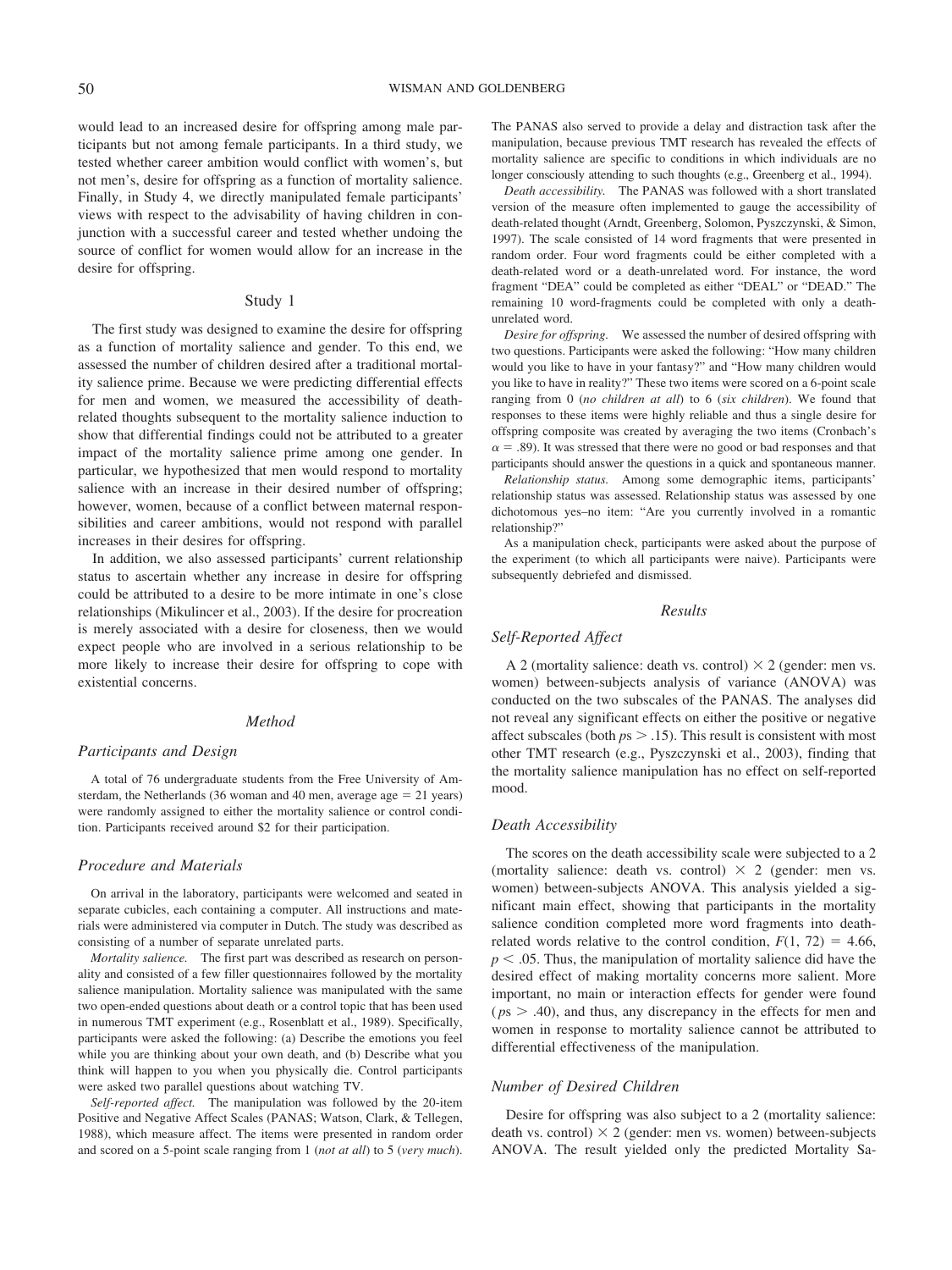lience  $\times$  Gender interaction,  $F(1, 72) = 6.11$ ,  $p < .02$ . As shown in Table 1, male participants displayed a wish for more children under mortality salience compared with control salience, *F*(1,  $74)$  = 7.94,  $p$  = .006. In contrast, no difference in desired offspring was found for female participants under mortality salience compared with the control condition ( $p > .40$ ).

#### *Relationship Status*

All analyses were repeated with relationship as a factor. No significant results were found for relationship ( $p_s > .30$ ), and including relationship status in the analysis did not affect the significant findings.

#### *Discussion*

The findings of Study 1 support our prediction that mortality salience would increase procreation strivings for men but not women. Male participants in the mortality salience condition displayed a wish for more children compared with the neutral condition. Female participants, however, were not affected by mortality salience and even showed a nonsignificant trend in the direction of desiring less offspring under mortality salience.

More important, it is not likely that these gender differences can be accounted for by differential effectiveness of the mortality salience manipulation for men and women because this manipulation has been used well over 100 times with no gender differences (see, e.g., Greenberg et al., 1997). Furthermore, our death accessibility manipulation check revealed that although there was a main effect of the mortality salience manipulation, there was no main or interaction effects involving gender. In addition, it is also notable that participants' relationship status did not alter any of the aforementioned findings. Of course, not being in a relationship does not preclude the possibility that one might desire offspring as a proxy for closeness to another; however, the failure to find any effect of relationship status in conjunction with the finding that mortality salience only increased procreation striving among men renders the alternative explanation that procreation striving can be accounted for by relationship striving extremely unlikely.

One alternative explanation left unexplored is whether the findings are specific to mortality concerns or whether such effects occur after contemplating any negative topic. Although we cannot

Table 1

*Procreation Striving as Indicated by the Number of Desired* Children as a Function of a Mortality Salience  $\times$  Gender *Interaction (Study 1)*

| Mortality salience | Gender |      |
|--------------------|--------|------|
|                    | Women  | Men  |
| Control            |        |      |
| M                  | 2.53   | 2.00 |
| SD                 | 0.81   | 0.87 |
| $\boldsymbol{n}$   | 18     | 20   |
| Death              |        |      |
| M                  | 2.30   | 2.78 |
| SD                 | 1.00   | 0.82 |
| $\boldsymbol{n}$   | 18     | 20   |

think of a rationale for why negative thoughts would lead men, and not women, to desire more offspring, we felt that it was critical to replicate these findings when mortality concerns were contrasted to an unpleasant control topic.

#### Study 2

Study 2 was therefore designed with two primary goals in mind. First, we sought to replicate the findings of Study 1 when mortality salience was contrasted with an aversive rather than a neutral topic. Second, although following the precedent of other terror management research, we viewed an increase in desired number of offspring in response to mortality salience to indicate that the desire for offspring was serving a terror management function, we wanted to test this assumption further by examining whether increased interest in offspring would in turn reduce further defensiveness against mortality concerns. If a desire for offspring is indeed part of the psychological anxiety buffer, then the activation of desires for offspring should provide protection against mortality salience and, as such, reduce responses on other subsequent measures that aim to tap defensiveness (see McGregor et al., 1998). Thus, we followed the desire of offspring measure with a worldview defense paradigm modeled after previous terror management research.

#### *Method*

#### *Participants and Design*

A total of 76 undergraduate students from the Free University of Amsterdam (38 woman and 38 men, average age  $= 21$  years) were randomly assigned to either the mortality salience or nondeath-related aversive control condition. Participants received around \$2 for their participation.

#### *Procedure and Materials*

As in Study 1, participants were welcomed and seated in separate cubicles, each containing a computer on which the instructions and all materials were administered.

*Mortality salience.* To compare mortality salience with another aversive topic, we asked participants in our control condition to think about a visit to the dentist. Specifically, participants were asked the following: (a) Describe the emotions you feel while you are thinking about (your own death/a visit to the dentist), and (b) Describe what you think will happen to you when you (physically die/visit the dentist).

*Self-reported affect.* Immediately following the mortality salience treatment, participants rated their current feelings on the PANAS.

*Desire for offspring.* As in Study 1, participants got the instruction to give fast responses in a spontaneous manner, followed by the two same questions about how many children participants desired. As in Study 1, these two items were averaged to form a composite measure (Cronbach's  $\alpha = .90$ ).

*Worldview defense.* In most terror management research (e.g., Greenberg et al., 1990; Rosenblatt et al., 1989), worldview defense has been assessed by participants' judgment of a pro-United States essay versus an anti-United States essay. However, the Netherlands is known for its tolerant worldviews toward people with different opinions, and moreover, tolerance has been a central tenet within Dutch society (Schama, 1997). Because prior research has shown that mortality salience can promote even more tolerance toward worldview threatening others among those who embraced tolerant worldviews (Greenberg et al., 1992), the anti-Dutch essay was deemed as not particularly suitable for tapping worldview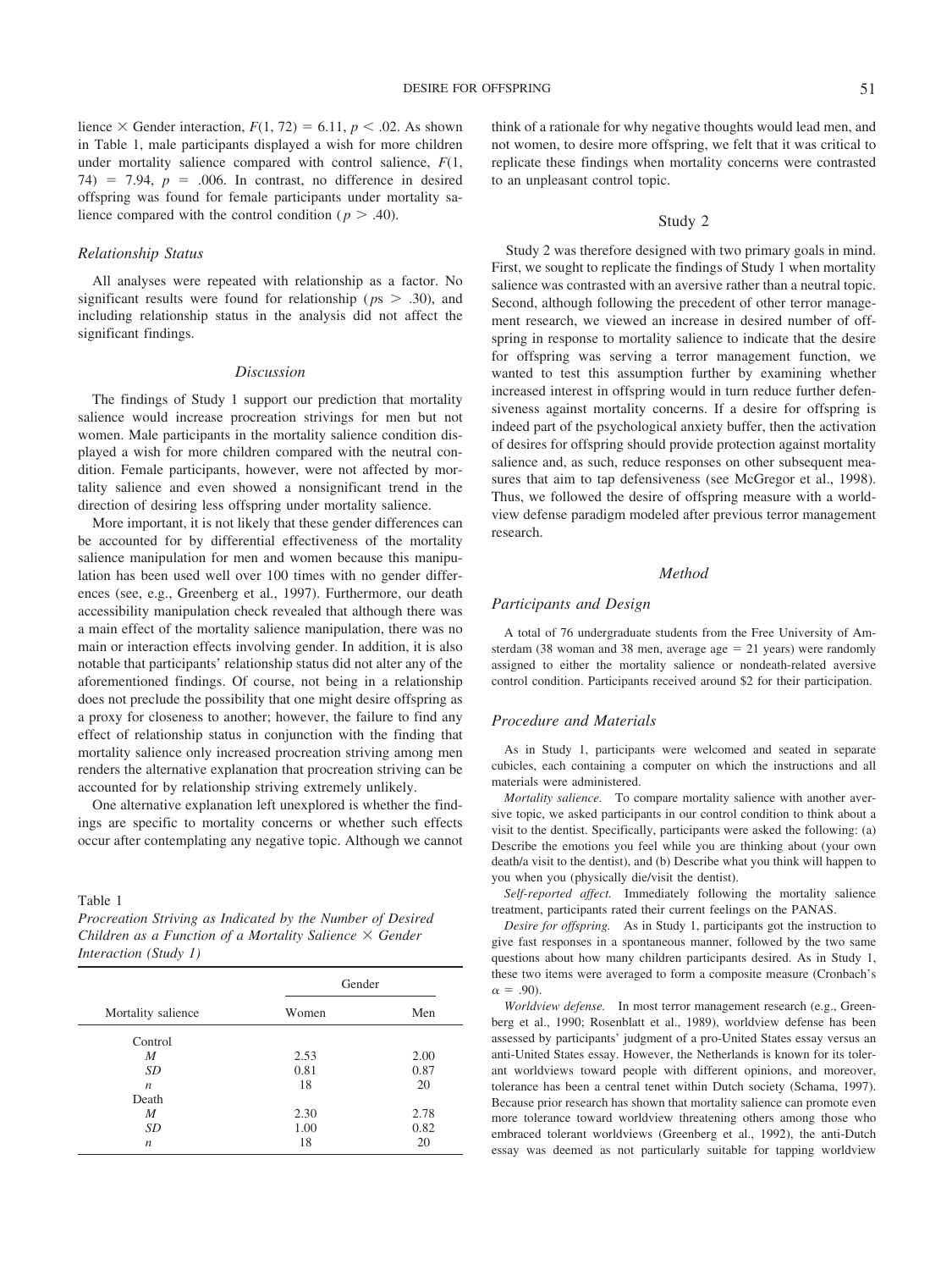defense in the Netherlands; consequently, only a pro-Dutch essay was used as a dependent measure of worldview defense (Wisman & Koole, 2003; for other research revealing worldview defense effects only on a worldview supportive essay, see Hart, Shaver, & Goldenberg, in press).

Thus, in the third part of the study, participants were asked to answer some questions regarding a short essay. This essay (Wisman & Koole, 2003) was closely modeled after the pro-United States essay that has been used in previous terror management experiments (e.g., Greenberg et al., 1992). Specifically, this essay was supposedly written by a foreign student staying in the Netherlands and the essay delivered praise to Dutch culture. The pro-Dutch essay read as follows:

The first thing that strikes you right away is the total freedom that people have in this country. There are good opportunities for everyone, and the education system is excellent. You can achieve whatever you want and there is a unique system that protects people with lesser chances. I have to say that I admire Dutch people because of their hospitality and their tolerance. Of course there are some weak points in the Netherlands as well, but in general I think that you should be proud of the fact that so many people from different cultures can live here in harmony. Dutch people should be proud that people in the Netherlands live in a democratic and tolerant country.

The essay was followed by a questionnaire that asked participants to provide evaluations of the author and the essay. Five of these questions were based on the Interpersonal Judgment Scale (Byrne, 1971), and the two remaining questions were concerned with participants global evaluations of the essay (see Greenberg et al., 1990). Representative items based on the Interpersonal Judgment Scale were "Would you like to meet this person?" and "To what extent do you think this person uses good arguments?" The global evaluation items were "To what extent does this essay appeal to you?" and "Does this essay affect you in a positive or negative manner?" All questions were scored on 9-point scales ranging from 1 (*not at all*) to 9 (*very much*) or from 1 (*very negative*) to 9 (*very positive*).

After participants had evaluated the pro-Dutch essay, demographic information was assessed, and participants were probed for suspicion (all were naive), debriefed, and dismissed.

#### *Results*

#### *Self-Reported Affect*

A 2 (mortality salience: death vs. control)  $\times$  2 (gender: men vs. women) between-subjects ANOVA was conducted on the two subscales of the PANAS. These analyses revealed a main effect for mortality salience on negative mood,  $F(1, 72) = 4.85$ ,  $p < .05$ . Participants in the mortality salience condition reported more negative feelings than participants in the dental pain condition  $(M = 15.71, SD = 5.71$  vs.  $M = 13.18, SD = 4.09$ ). This result is inconsistent with most terror management findings in which the mortality salience treatment, contrary to intuition, does not affect self-reported mood. There was, however, no interaction between mortality salience and gender ( $p = .70$ ), and thus, it is not likely that negative affect mediates the interaction effects reported below (Baron & Kenny, 1986; MacKinnon, Lockwood, Hoffman, West, & Sheets, 2002). However, in light of this finding, the analyses below were repeated with the inclusion of negative affect as a covariate; all significant effects remained the same and thus are presented only without the covariate. Analyses with the positive affect subscale of the PANAS did not approach significance ( *p*s .30).

#### *Number of Desired Children*

The desire for offspring composite was subjected to a 2 (mortality salience: death vs. control)  $\times$  2 (gender: men vs. women) between-subjects ANOVA. The analyses revealed a mortality Salience  $\times$  Gender interaction,  $F(1, 72) = 4.06$ ,  $p < .05$ . As shown in Table 2, male participants revealed a strong trend toward desiring more children under the mortality salience compared with the dental pain control condition,  $F(1, 74) = 3.66$ ,  $p = .06$ . In contrast, female participants revealed a nonsignificant trend in the direction of desiring fewer children when mortality was salient,  $F(1, 74) = 0.88$ ,  $p > .30$ . Thus, Study 2 provides converging support for the findings of Study 1, showing that mortality salience led to a somewhat greater desire for procreation among male participants and not among female participants.

#### *Worldview Defense*

An evaluation of the worldview supportive essay was created by aggregating the items that assessed reactions to the pro-Dutch essay. Six of the seven items were found to load on a single factor  $\Lambda$  (loadings  $> .60$ ). These items (excluding "This person seems to be intelligent") were averaged into a single pro-Dutch composite (Cronbach's  $\alpha$  > .80). Then, the pro-Dutch composite was subjected to a 2 (mortality salience: death vs. control)  $\times$  2 (gender: women vs. men) between-subjects ANOVA. This analyses yielded a Gender  $\times$  Mortality Salience interaction,  $F(1, 72) = 4.39$ ,  $p <$ .05. As shown in Table 3, female participants had a stronger preference for the pro-Dutch essay in the mortality salience condition compared with the control salience condition,  $F(1, 36) =$ 4.45,  $p < .05$ . In contrast, male participants' preference for the pro-Dutch essay was not affected by the mortality salience manipulation ( $ps > .50$ ). That is, worldview defensive reactions were only found among female participants.

#### *Discussion*

The results of Study 2 provide evidence of a causal effect of a death reminder on the desire for offspring. As expected, relative to dental pain salience, mortality salience led to an increased number of desired children among male participants. In contrast, female participants did not display an increase in procreation strivings after mortality salience. Thus, consistent with the findings of Study

#### Table 2

*Procreation Strivings as Indicated by the Number of Desired* Children as a Function of a Mortality Salience  $\times$  Gender *Interaction (Study 2)*

| Mortality salience | Gender |      |
|--------------------|--------|------|
|                    | Women  | Men  |
| Control            |        |      |
| M                  | 2.74   | 2.13 |
| SD                 | 1.17   | 1.03 |
| n                  | 19     | 19   |
| Death              |        |      |
| M                  | 2.37   | 2.87 |
| SD                 | 1.23   | 1.33 |
| $\boldsymbol{n}$   | 19     | 19   |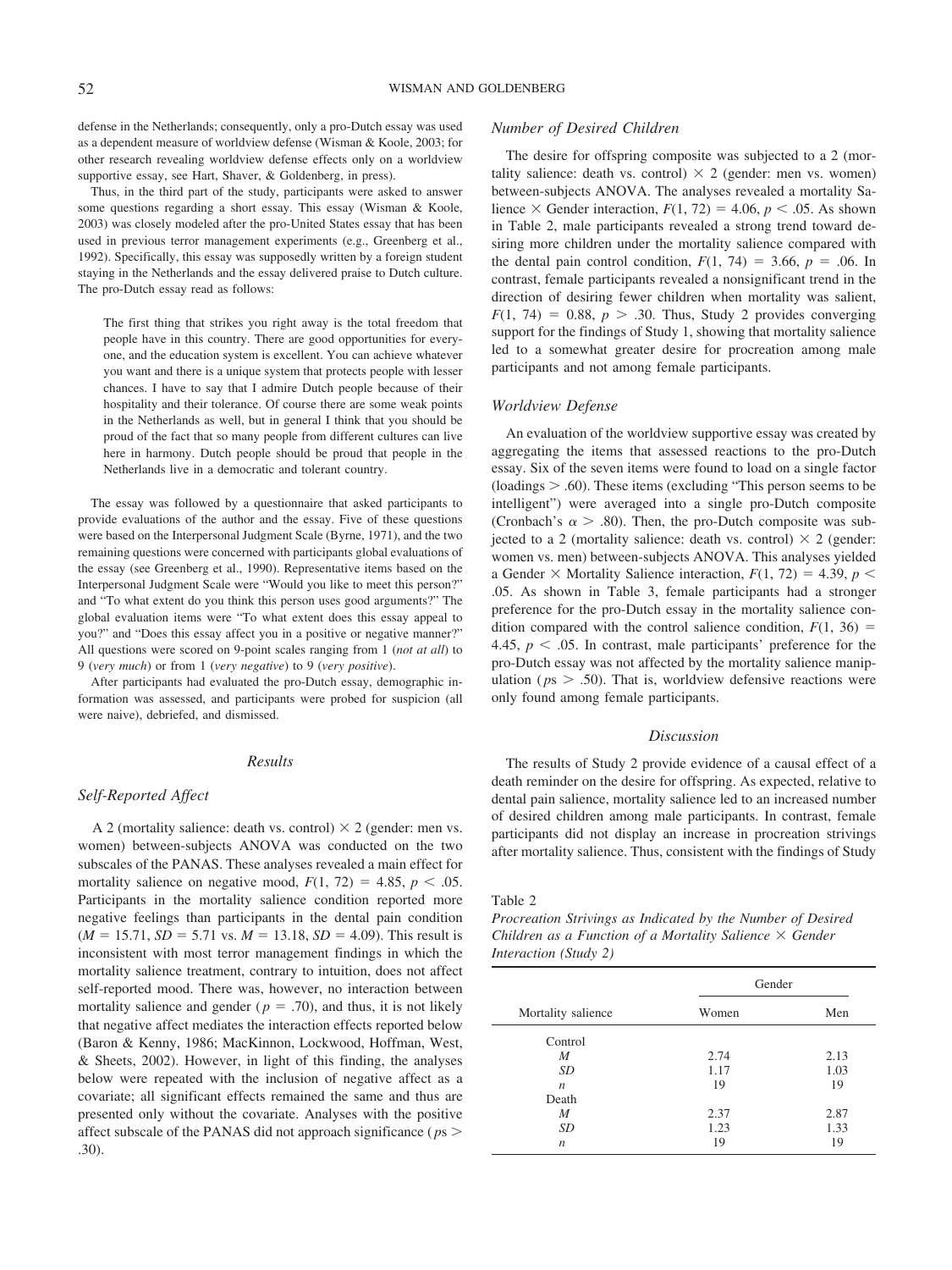Table 3 *Pro-Netherlands Bias as a Function of a Mortality Salience*  $\times$ *Gender Interaction (Study 2)*

| Mortality salience | Gender |      |
|--------------------|--------|------|
|                    | Women  | Men  |
| Control            |        |      |
| M                  | 5.57   | 6.15 |
| SD                 | 1.65   | 0.93 |
| $\boldsymbol{n}$   | 19     | 19   |
| Death              |        |      |
| M                  | 6.44   | 5.97 |
| SD                 | 0.69   | 0.79 |
| $\boldsymbol{n}$   | 19     | 19   |

1, increased desire for offspring appeared to serve a terror management response only for men. Converging evidence that these procreation strivings functioned as an anxiety buffer against mortality salience was provided by the findings that although female participants exhibited worldview defense after mortality salience, male participants did not. These findings are particularly powerful because (a) the same measurement of worldview defense has been used previously with no specific gender effects regarding worldview defense after mortality salience (Wisman & Koole, 2003), (b) numerous experiments have shown that both women and men can use patriotic worldviews to cope death anxiety (see Greenberg et al., 1997), and (c) other studies have shown that male participants are even more prone to think about patriotic topics after mortality salience than women (Arndt, Greenberg, & Cook, 2002). Thus, the findings—in response to mortality salience, men increased their desired number offspring but did not respond with increased worldview defense when it was subsequently measured and women showed no increase in desired offspring but did respond with increased worldview defense—provide particularly compelling evidence that for men, the desire for offspring can function as a buffer against existential concerns. The findings also provide evidence, consistent with Study 1, that women are not unaffected by mortality salience but rather are merely not defending with a desire for offspring, as are their male counterparts.

Thus the findings of Studies 1 and 2 provide evidence that the desire for offspring is a more viable worldview defense for men than women. However, these studies do not provide any explanation as to why this would be the case. The remaining two experiments were therefore designed to both replicate the current findings and provide direct evidence for our hypothesis that the conflict between maternal responsibilities and career ambition in women makes the desire for offspring a less viable means of responding to mortality concerns for women than men.

#### Study 3

Study 3 was designed to directly test the hypothesis that career ambition would conflict with women's, but not men's, desire for offspring as a function of mortality salience. Therefore, in this study career striving was assessed, and we tested whether it moderated the effects of mortality salience on the desire for offspring. We hypothesized that if children represent a conflict to women's but not men's careers, then career striving should moderate the effect of mortality salience for women but not for men. In addition, this study included an item that assessed level of sexual desire to confirm that the effects of Mortality Salience  $\times$  Gender on the desire for offspring are attributable to a desire for offspring per se and not to differences in the desire for sex.

#### *Method*

#### *Participants and Design*

A total of 127 undergraduate students from the Free University of Amsterdam (73 woman and 54 men, average age  $= 21$  years) were randomly assigned to either the mortality salience or control condition. Participants received around \$2 for their participation.

#### *Procedure and Materials*

On arrival in the laboratory, participants were welcomed and seated in separate cubicles, each containing a computer on which all instructions and materials were administered.

*Career strivings.* The first part was described as research into personality and consisted of a few filler questionnaires and four items that were designed to measure participants' career strivings. Participants were asked to indicate to what extent they agreed with the following statements: (a) "I would never give up my career for my family," (b) "If I had to choose between a career and having children, I would choose having children," (c) "My highest priority is to concentrate on my studies to prepare for a career," and (d) "Having a career is relatively unimportant for me." Participants responded on a 9-point scale ranging from 1 (*totally disagree*) to 9 (*totally agree*). The items of the career striving scale loaded sufficiently on one factor (loadings  $> .60$ ), and accordingly, the four items were appropriately scored and averaged into a single career strivings index (Cronbach's  $\alpha = .67$ ).

*Mortality salience.* Participants were asked to respond to the same open-ended questions about death or a dental visit used in Study 2.

*Self-reported affect.* Again, the mortality salience manipulation was followed by the PANAS.

*Desire for offspring.* Again, participants got the instruction to give fast responses in a spontaneous manner, followed by the two same questions about how many children the participants desired (Cronbach's  $\alpha = .89$ ).

*Relationship status and sexual desire.* Finally, participants filled out a form containing demographic items, including relationship status and an additional question that asked participants to indicate the extent to which they agreed with the following statement: "I have a salient desire for sex." Participants responded on a 9-point scale ranging from 1 (*totally disagree*) to 9 (*totally agree*).

As a manipulation check, participants were asked about the purpose of the experiment. Participants were then debriefed and dismissed.

#### *Results*

#### *Manipulation Check*

Three participants guessed the purpose of the experiment and, therefore, were excluded from the analyses.

#### *Self-Reported Affect*

A 2 (mortality salience: death vs. control)  $\times$  2 (gender: men vs. women) between-subjects ANOVA was conducted on the two subscales of the PANAS. These analyses did not reveal any significant effects on the subscales of the PANAS ( $p_s$  > .20). The data below were therefore not analyzed with mood as a covariate.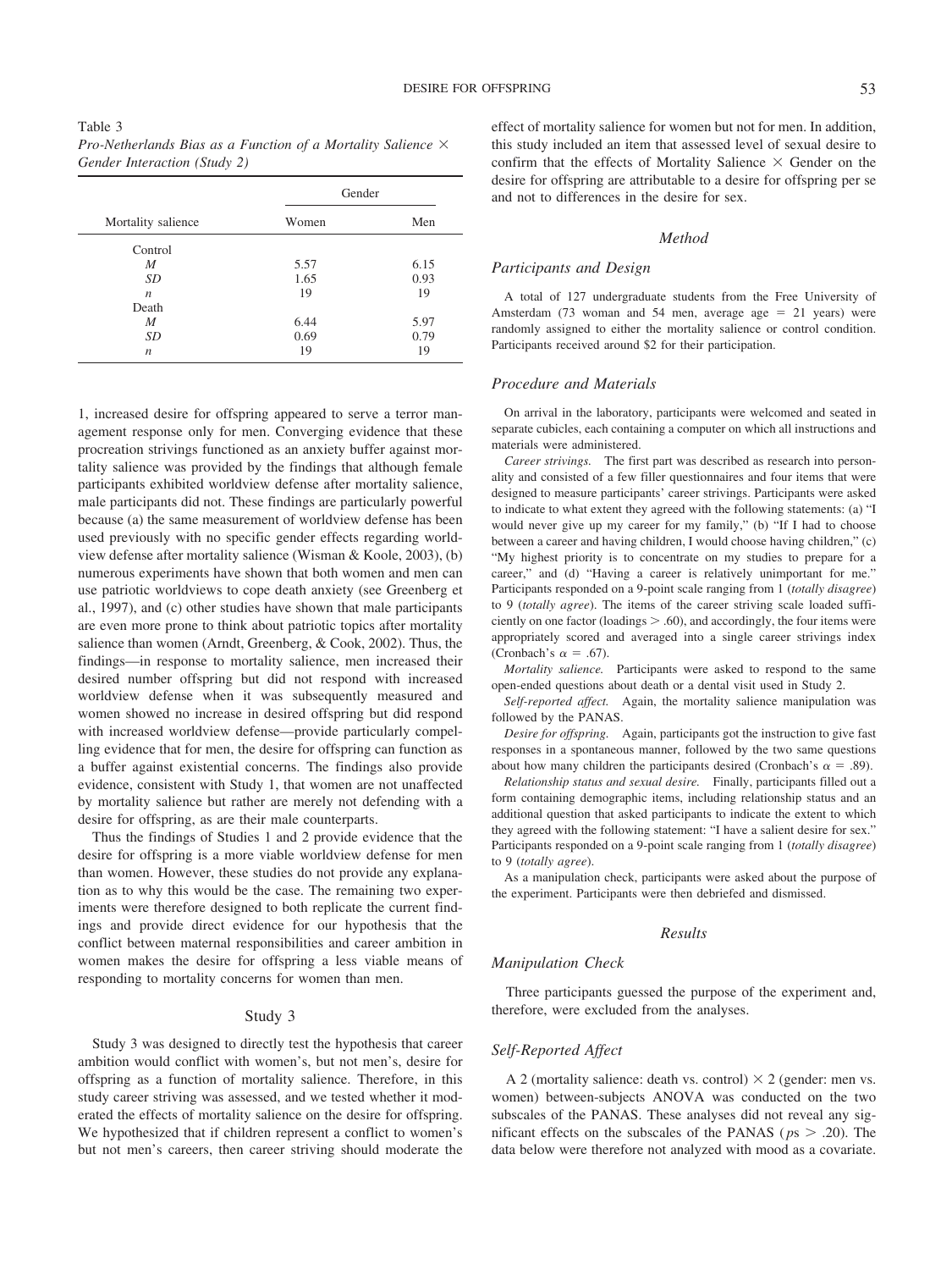#### *Number of Desired Children*

The desire for offspring composite was subjected to a 2 (mortality salience: death vs. control)  $\times$  2 (gender: men vs. women) between-subjects ANOVA. Once again, the result yielded a Mortality Salience  $\times$  Gender interaction,  $F(1, 123) = 13.23, p < .001$ . As shown in Table 4, male participants displayed a wish for more children when mortality was salient compared with the dental visit control condition,  $F(1, 125) = 11.39$ ,  $p = .001$ . In contrast, no effect was found for female participants as a function of mortality salience ( $p = .12$ ). Thus, Study 3 corroborated the findings of Studies 1 and 2, showing that mortality salience increased a desire for offspring among male participants and not among female participants.

#### *Relationship*

The above analyses were repeated with participant involvement in a stable romantic relationship as a factor. No significant results were found for relationship status ( $p_s$  > .20), and including relationship status as a factor in the analysis did not affect the significant pattern of results.

#### *Desire for Sexuality*

We also tested whether the Mortality Salience  $\times$  Gender interaction could be attributed to an increase in sexual desire. First, regression analysis in which sexual desire was treated as an outcome variable revealed a main effect of mortality salience on the desire for sex,  $b = .220$ ,  $SE = .298$ ,  $t(125) = 2.53$ ,  $p = .018$ , showing that mortality salience led to a reduction in sexual desire. Next, a three-step mediational analysis (Baron & Kenny, 1986) was conducted, aimed at testing whether a desire for sexuality mediated the Mortality Salience  $\times$  Gender interaction on a desire for offspring. We first regressed desire for offspring onto sexual desire scores, and this analysis did reveal a relationship between sexual desire and the desire for offspring,  $b = -.361$ ,  $SE = .052$ ,  $t(125) = -4.32$ ,  $p < .001$  (in the direction of more sexual desire being associated with a lesser appetite for having children). Second, we tested for the original Gender  $\times$  Mortality Salience interaction on a desire for offspring using regression, first entering each main effect followed by the product term. The original interaction (not surprisingly) was significant,  $b = -.293$ ,  $SE =$ 

Table 4

*Procreation Strivings as Indicated by the Number of Desired* Children as a Function of a Mortality Salience  $\times$  Gender *Interaction (Study 3)*

|                    | Gender |      |
|--------------------|--------|------|
| Mortality salience | Women  | Men  |
| Control            |        |      |
| M                  | 2.42   | 1.91 |
| SD                 | 0.84   | 0.68 |
| $\boldsymbol{n}$   | 37     | 27   |
| Death              |        |      |
| $\boldsymbol{M}$   | 2.03   | 2.85 |
| SD                 | 1.19   | 1.13 |
| $\boldsymbol{n}$   | 36     | 27   |

.091,  $t(123) = 3.43$ ,  $p < .001$ . Finally, when we added participants' desire for sexuality scores to the regression analysis with the Mortality Salience  $\times$  Gender interaction, the Gender  $\times$  Mortality Salience interaction remained significant,  $b = .245$ ,  $SE = .087$ ,  $t(119) = 3.00, p < .005$ . This pattern is not consistent with mediation (Baron & Kenny, 1986; MacKinnon et al., 2002). Thus, these analyses suggest that the found Gender  $\times$  Mortality Salience interaction on a desire for offspring was not mediated by participants' desire for sexuality.

#### *Career Strivings*

Lastly, to determine whether career strivings interacted with reminders of mortality to influence male and female participants' desire for offspring, we conducted multiple regression analysis with mortality salience, gender, and career striving in the analysis. Mortality salience, gender, and career striving scores were entered in the first step of the regression analysis, followed by the product terms for the two-way interactions and the three-way interaction term in the last step. The results revealed a main effect of career strivings,  $b = -.250$ ,  $SE =$ .015,  $t(119) = -3.12$ ,  $p < .005$ , with participants with high career strivings desiring less children than those who had relatively lower career strivings, as well as the original Mortality Salience  $\times$  Gender interaction,  $b = .338$ ,  $SE = .086$ ,  $t(119) =$ 4.21,  $p < .0005$ . These effects, however, were qualified by the predicted three-way interaction,  $b = .162$ ,  $SE = .015$ ,  $t(119) =$ 2.03,  $p < .05$ . To explore the nature of this interaction, we assessed a desire for offspring among male and female participants separately as a function of mortality salience and career strivings at one standard deviation above and below the mean  $(M = 20.03, SD = 5.83; \text{ Cohen } \& \text{ Cohen}, 1983).$ 

For men, results of multiple regression analysis only showed a main effect in which mortality salience increased men's desire for offspring,  $b = -.441$ ,  $SE = .141$ ,  $t(50) = -3.46$ ,  $p = .001$ . Note, the null effect of career strivings as a moderator of the desire for offspring ( $p = .40$ ) was not caused by a lack of variability on the career striving index among male participants. Indeed, a Levene's test for equality of variances revealed that the two genders did not have a significantly different variance on the career striving index,  $F(1, 125) = 0.13, p > .70.$ 

For women, the multiple regression analyses revealed a main effect of mortality salience, with female participants desiring relatively less children after mortality salience compared with the control condition,  $b = .226$ ,  $SE = .104$ ,  $t(69) = 2.24$ ,  $p = .03$ , and a main effect for career strivings,  $b = -.463$ ,  $SE = .019$ ,  $t(69) =$  $-4.57, p < .0005$ , in which female participants with high career strivings desired less children than those who had relatively lower career strivings. These main effects, however, were qualified by the predicted Mortality Salience  $\times$  Career Strivings interaction for women,  $b = .208$ ,  $SE = .019$ ,  $t(69) = 2.06$ ,  $p = .044$ . As can be seen in Figure 1, the interaction shows that the desire for less children in response to mortality salience compared with the control condition was specific to women who were high in career striving,  $b = .477$ ,  $SE = .144$ ,  $t(69) = 3.21$ ,  $p = .002$ . There was no effect for female participants with low career strivings ( $p =$ .97).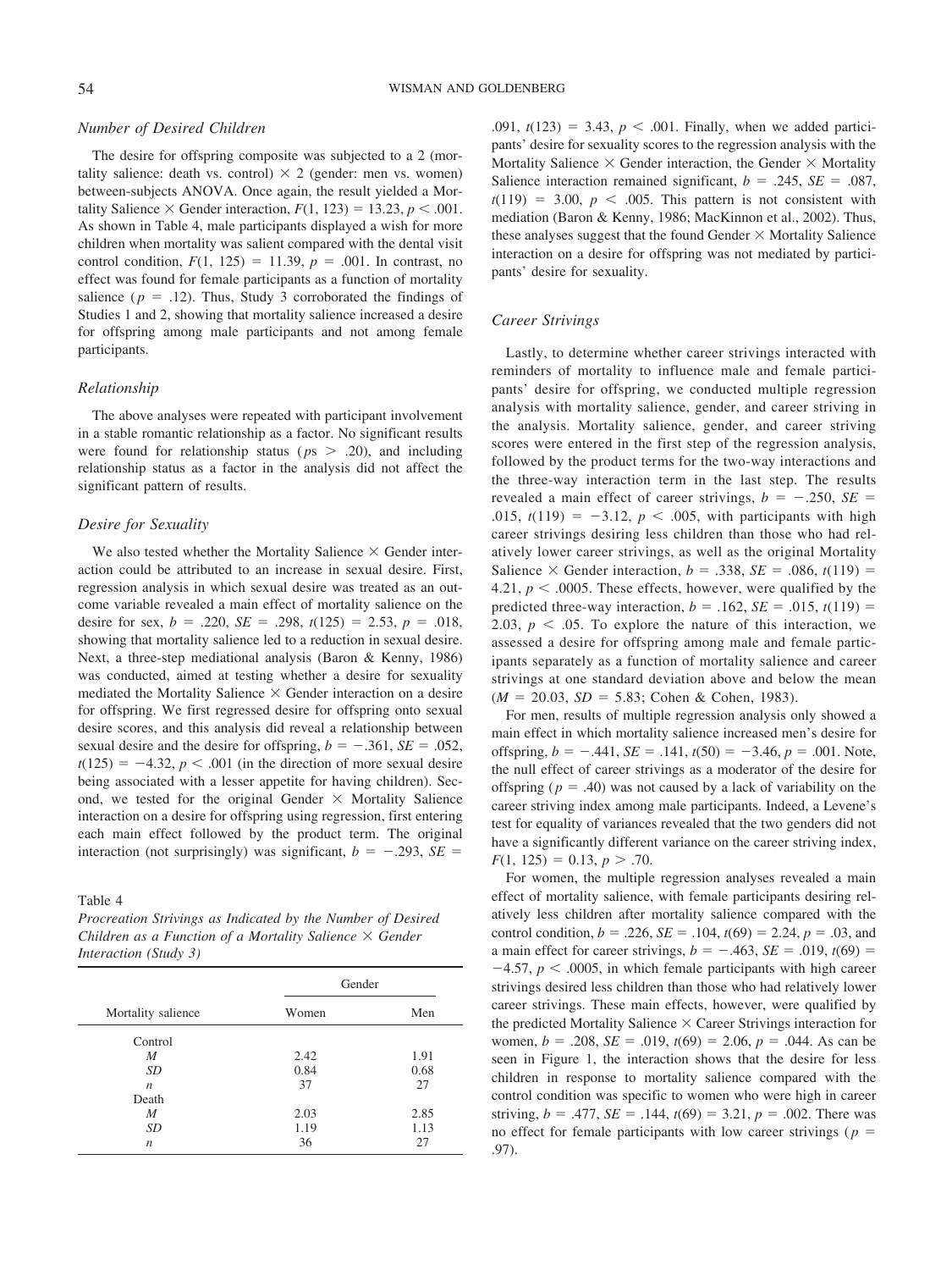

*Figure 1.* Procreation strivings for female participants as indicated by the number of desired children, as a function of a Mortality Salience  $\times$  Career Striving (plus or minus one standard deviation) interaction (Study 3).

#### *Discussion*

The results of Study 3 replicate the findings of Studies 1 and 2, showing that men but not women increase their desired number of offspring as a function of mortality salience. In addition, the findings of this study provide evidence in support of our position for why this would be the case. Specifically, we argued that women having offspring comes with a potential cost to their career, whereas for men, this is not the case. In support of this argument, we found that career striving moderated the effects of mortality salience for women but not for men. In fact, when women were highly invested in their careers, mortality salience actually led to a significantly reduced desire for offspring. In addition, we replicated the finding of Study 1, revealing that such effects were independent of participants' current relationship status.

Moreover, Study 3 revealed that participants (both men and women) with a relatively strong desire for offspring expressed less interest in having sex. In line with previous terror management findings (Goldenberg et al., 1999, 2002), participants had relatively less desire to have sex after a brief contemplation of their own mortality. These findings, in conjunction with the finding that the mortality salience effect on sexual desire was not moderated by gender, render the alternative explanation that the effects of mortality salience on the desire for offspring (found only among men) could be accounted for by sexual desire extremely unlikely.

One would expect that when women are not invested in their careers at all, mortality salience should increase the desire for offspring, as it has been found for men. We did not find this to be the case at one standard deviation below the mean for career striving. However, it is important to note that in our sample of participants (i.e., students), even those who scored relatively low in career strivings were likely still committed to their careers. Moreover, as Figure 1 shows, women who scored low on career striving expressed an interest in having almost three children whether mortality was salient. This figure is comparable with the ceiling across all our studies. A desire for having three children might be the limit for most participants (indeed, only approximately 6% of the female participants indicated the desire for more than three children). Thus, the absence of an increased desire for offspring at one standard deviation below the mean after mortality salience as compared with the control condition might be accounted for by a ceiling effect on number of desired children. On a theoretical level, however, our pattern of results, in which career striving is conceptualized as a continuous variable that is linearly related to mortality concerns to affect desire for offspring among women, suggests that as women get lower on the continuum of career striving, the response to mortality concerns would be to desire more offspring. This would suggest that for women the desire for offspring may still be a viable defense against mortality concerns under conditions in which it does not conflict with other meaning-proving cultural worldviews. In Study 4, we attempted to provide more direct evidence for this position by manipulating beliefs about the compatibility of a successful career and having children for women.

#### Study 4

Study 4 was designed to more directly test our hypothesis that concerns about the costs of motherhood on career success can inhibit women's desire for offspring in response to mortality salience. Specifically, we aimed to manipulate female participants' views with respect to the advisability of having children in conjunction with a successful career. Subsequent to a mortality salience prime and prior to the desire for offspring measure, participants read one of two bogus newspaper articles about a purported scientific study finding that having children is either incompatible or compatible with career success for women. Because the belief that children can hinder a woman's career success has been found to be the dominant view in Western societies (Proctor & Roberts, 1987) and was also found to be the majority opinion among women (and more so than among men) in a student sample recruited from the same population as these studies, $<sup>1</sup>$  it was expected that the newspaper</sup> article in which careers and children are described as incompatible would only reconfirm the prevailing worldview and lead to the same pattern of results as found in Studies 1–3 among female participants. That is, we expected no increase in women's desired number of children after mortality salience compared with a neutral condition. However, if the failure to find increases in women's desired number of offspring in response to mortality salience in the previous studies could be attributed to concerns about the negative impact of children on women's careers, in undoing this belief, we hypothesized that women would respond to mortality salience with an increased desire for offspring. If we were to find that providing evidence contra-

<sup>&</sup>lt;sup>1</sup> In an unrelated study (Wisman, 2003, 76) female participants (average  $age = 21 years) indicated a dichotomous yes-no response to the following$ question: "Do you think that having children will affect your career chances negatively?" The majority (66%) of these women indicated agreement with the idea that it is not advisable to combine having children and a career. In addition, in another study (Wisman, 2004) male and female participants (35 women and 16 men, average age  $= 19$  years) were asked the following questions on a 9-point scale ranging from 1 (*not at all*) to 9 (*very much*): "To what extent do you desire to have children?"; "To what extent do you think that having children will obstruct your career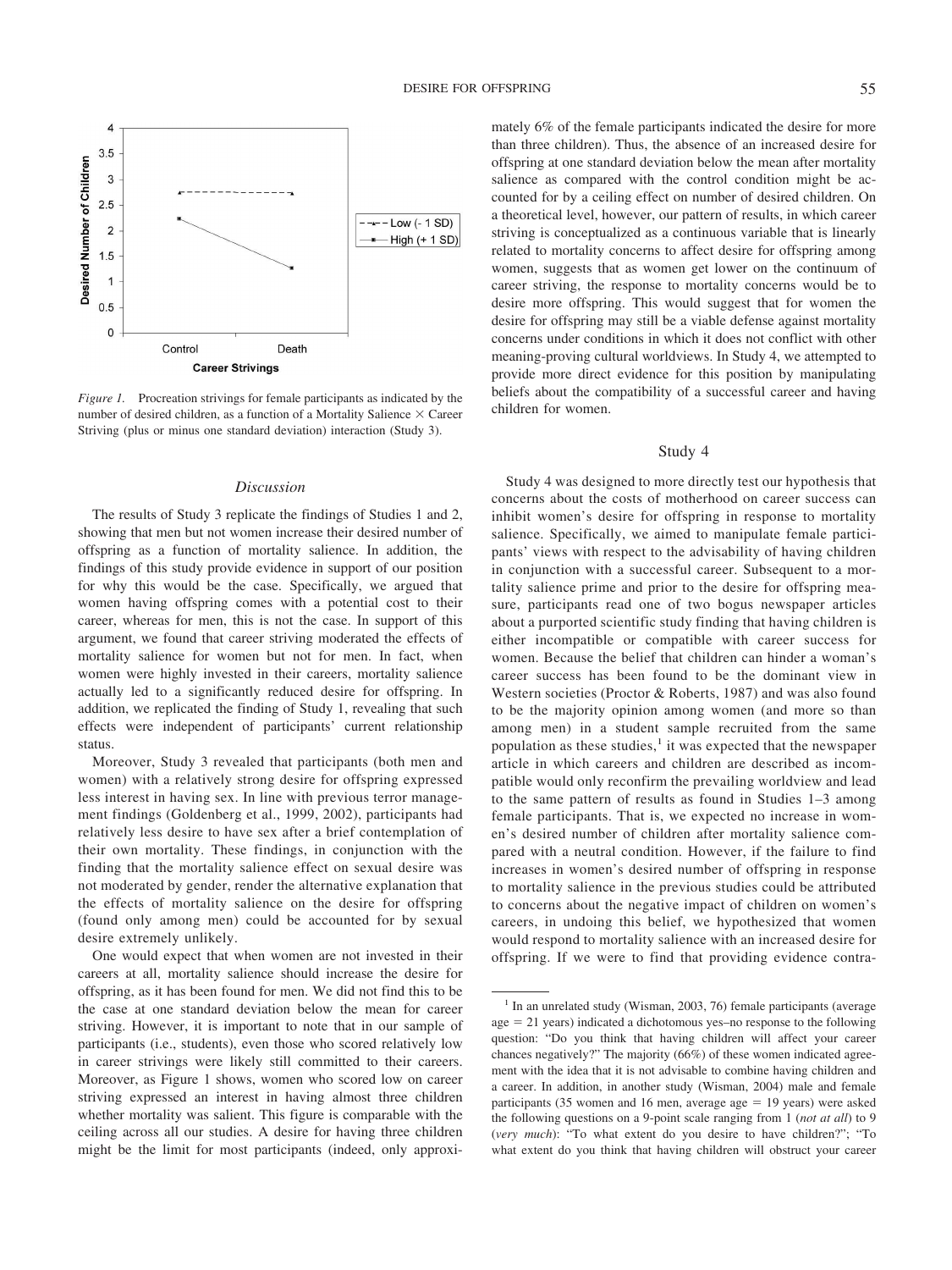dicting the incompatibility of children and careers for women actually led women to respond to mortality salience as did the men in the previous studies, then this would provide important evidence in favor of our hypothesis that concerns about one's career can suppress an increased desire for offspring in response to mortality salience for women.

In addition, the current study was designed to test the hypothesis that career strivings play a central role in most female student participants' worldviews and that in the face of mortality concerns these strivings can override the desire for offspring. Therefore, participants were also provided with a measure that assessed the relative value placed on career over family. It was expected that individuals reminded of their own mortality would be relatively more likely to opt for a career over a family.

#### *Method*

#### *Participants and Design*

A total of 80 undergraduate women from the Free University Amsterdam (average age  $= 21$  years) were randomly assigned to two (mortality salience: death vs. control; career and children: compatible vs. incompatible) conditions. Participants received about \$2.50 for their participation.

#### *Procedure and Materials*

On arrival in the laboratory, participants were greeted by an experimenter (who was blind to the experimental conditions) and led to separate cubicles, each containing a computer. Again, materials and instructions were administered via the computer screen.

*Mortality salience and self-reported affect.* The first part of the study was similar to the previous studies and contained some filler personality questionnaires, followed by the mortality salience manipulation (with the neutral TV control condition) and the PANAS.

*Motherhood and children (in)compatibility prime.* Participants then moved on to the second part of the study. Participants were told that they were to read a newspaper article followed by some questions about their reaction to the article. Participants in the career–children compatibility condition received a purported newspaper article that stated the following:

Almost 84% of women that have children are *more* satisfied with their jobs and earn *more* than comparable childless colleagues of the same age . . . "We think it a matter of priority," suggests Professor Dr. Bernard Schafely, one of the researchers of the University of Utrecht . . . "the switch from raising a child to good functioning on the job floor, appears to be a *smaller* leap then one would expect." Anyway, it is very *good* news for women who have children . . . There may be

chances?"; and "To what extent do you think having children obstructs career chances more for women then for men?" Regression analysis revealed that the more participants thought having a career would obstruct their career success, the less they desired offspring,  $b = -.557$ ,  $SE = .070$ ,  $t(47) = -4.69, p < .0005$ . Moreover, female participants ( $M = 5.51, SD =$ 1.06) were more convinced that having children would obstruct their career than male participants ( $M = 4.94$ ,  $SD = 0.85$ ),  $F(1, 49) = 4.29$ ,  $p < .005$ , and female participants thought that having children was more negative for women than for men ( $M = 6.11$ ,  $SD = 1.34$ ; compared with  $M = 5.19$ ,  $SD = 1.60$  among male participants),  $F(1, 49) = 4.29$ ,  $p < .005$ . In sum, both data support our hypothesis that the dominant view among our population (and especially among women) is that children are a hindrance to a woman's career success.

also *disadvantages* associated having children, but overall having children is definitely *compatible* with achieving a career.

Participants were told the following: "This is one of the outcomes of a long-term survey among 8,000 career women. In this research the careers of women with no children were compared with the careers of women with children." Participants in the career–children incompatibility condition read the same article with the italicized words rephrased oppositely.

*Desire for offspring.* As in Studies 1–3, desire for offspring was assessed with the same two questions about how many children participants desired. Again, the two items were highly reliable (Cronbach's  $\alpha$  = .90).

*Career strivings.* Participants were then provided with four items designed to assess relative value placed on one's career over having a family. To camouflage our specific interest in career versus children, we also asked participants to choose between a career or friends/fame/love. For example, the item of interest read as follows: "I would choose a family life over having a career." Participants could either "agree" or "disagree" with the proposition. For our purposes then, the score on this measure was a dichotomous "agree/disagree" response to placing one's career over one's desire for having children.

Finally, participants filled out a form that contained demographic items, including relationship status. As a manipulation check, participants were asked about the purpose of the experiment and about the outcomes and content of the investigation described in the "newspaper article." Participants were then debriefed and dismissed.

#### *Results*

#### *Manipulation Checks*

The first manipulation check assessed participants' suspicion as to the purpose of the experiment. None of the participants guessed the purpose of the experiment. Second, participants were asked to describe the content of the newspaper article to confirm that they read and attended to the information presented. All participants in the career–children incompatibility article reported that the article stated that children negatively had an impact on women's careers, whereas all the participants in career–children compatibility condition answered that children were not harmful to women's careers.

#### *Self-Reported Affect*

A 2 (mortality salience: death vs. control)  $\times$  2 (career and children: compatible vs. incompatible) ANOVA was conducted on the two subscales of the PANAS. As in Studies 1 and 3, these analyses did not reveal significant effects on the subscales of the PANAS (all  $ps > .40$ ). Therefore, the data below were not analyzed with mood as a covariate.

#### *Number of Desired Children*

Desire for offspring composite was subjected to a 2 (mortality salience: death vs. control)  $\times$  2 (career and children: compatible vs. incompatible) between-subjects ANOVA. The results yielded a Mortality Salience  $\times$  Essay interaction,  $F(1, 75) = 4.81$ ,  $p < .04$ . Specifically, as shown in Table 5, in the children–career incompatibility condition, women's desire for children was not significantly affected by mortality salience ( $p > .20$ ). Note that the pattern of means in the negative children–career condition is comparable with the base rate that was found for female participants in Studies 1–3. However, in this study, when participants had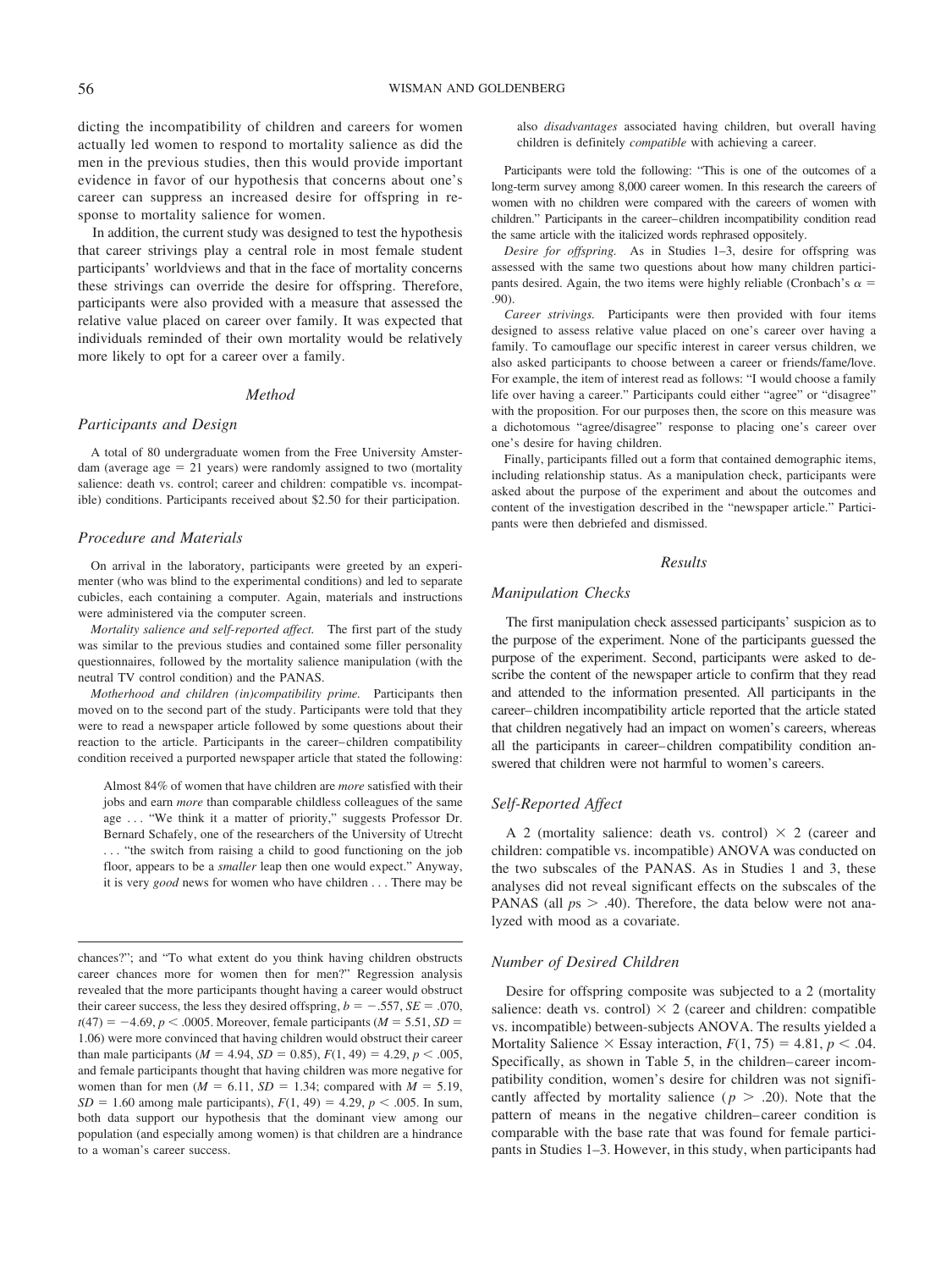#### Table 5

*Procreation Strivings for Female Participants as Indicated by the Number of Desired Children, as a Function of a Mortality Salience* - *Worldview Manipulation (Study 4)*

|                    | Career and children |            |
|--------------------|---------------------|------------|
| Mortality salience | Incompatible        | Compatible |
| Control            |                     |            |
| M                  | 2.75                | 2.05       |
| SD                 | 0.73                | 1.29       |
| n                  | 20                  | 20         |
| Death              |                     |            |
| $\boldsymbol{M}$   | 2.38                | 2.75       |
| SD                 | 0.76                | 1.43       |
| $\boldsymbol{n}$   | 20                  | 20         |

been primed with a positive association between children and a career, they now expressed an increased desire for children after mortality salience,  $F(1, 78) = 4.10$ ,  $p = .046$ . Thus, the information arguing in support of the compatibility of having children and a career for women led to a reaction to mortality salience that was compatible to men's responses in the previous studies.

We did also find an unexpected effect of essay within the TV control condition, in which people exposed to the career and children compatible essay expressed less of a desire for offspring than women in the incompatibility essay condition,  $F(1, 78) =$ 4.10,  $p = .046$ .

#### *Career Strivings*

To examine the effects of mortality salience on the relative value placed on women's careers versus offspring, we conducted a 2 (mortality salience: death vs. control)  $\times$  2 (career and children: compatible vs. incompatible)  $\times$  2 (life choice: career vs. children) logistic regression analysis. This analysis revealed a significant Life Choice  $\times$ Mortality Salience interaction,  $\chi^2(1, N = 76) = 4.41$ ,  $p < .04$ . In the neutral condition, only 15% of the participants indicated choosing a career over having children in their life course, whereas in the mortality salience condition, 35% chose for a career over having children. Thus, mortality salience seemed to promote an increase in how much women valued their careers over having children. There was no effect of the essay manipulation ( $p > 0.10$ ), and there was not any interaction between the essay manipulation and the other variables in the analyses  $(ps > .81)$ . Finally, we repeated the logistic regression analyses above with the remaining items (friends/fame/love) and found no effects  $(ps > .20)$ .

#### *Relationship*

All analyses were repeated with relationship as a factor. There were no effects on the relationship factor ( $p_s$   $>$  .20), and including relationship as a factor did not alter the significant pattern of any results.

#### *Discussion*

In Study 4, support was provided for the hypothesis that women's procreation strivings are inhibited under mortality salience by negative worldviews about combining a career and having children. Specifically, we found that female participants who were led to believe that having children was compatible with having a successful career displayed a relatively stronger desire for offspring under mortality salience compared with the control condition. These findings support the hypothesis that female participants, just like male participants, may exhibit an increased desire for offspring after mortality salience when such desire is not inhibited by a conflicting desire to have a successful career. Consistent with the findings in Studies 1–3, female participants who were led to believe that research revealed that having offspring exerts a negative influence on career success did not desire more children after mortality salience compared with the neutral condition, but again, they showed a trend toward desiring less offspring.

The data did reveal one unexpected finding in which the career–children incompatibility essay actually increased the desire for offspring in the absence of mortality salience. Frankly, we are not sure as to why this is the case. One possibility is that the career–children incompatibility essay may have provoked psychological reactance (i.e., when one feels that one's freedom to choose has been reduced, one often views the "forced" alternative as less desirable; Brehm & Brehm, 1981). That is, participants may have reacted against the pedagogic scientific evidence trying to persuade them against the advisability of having a career in conjunction with having children. However, when mortality salience was primed and having a career may have become increasingly important to women, the argument may have been viewed as more consistent with their own personal beliefs and, thus, less likely to inspire reactance. Of course, such post hoc theorizing is speculative, and more research would be necessary to test such ideas and determine whether such a finding is even a replicable effect. However, for the purpose of the current research, we were interested in the differential effects of mortality salience as a function of the essay prime condition and, specifically, whether mortality salience could increase desired offspring for women when concerns about the threat of children to their career had been eradicated. The results provide support for this hypothesis.

This experiment also revealed that mortality salience promoted career strivings over having a family. Of course, the findings for career striving in response to mortality salience was assessed in the context of an experiment in which participants had been exposed to one of the two essays about the compatibility or incompatibility of having a career and children. However, even controlling for exposure to this prime, mortality salience led to a heightened emphasis on career strivings over having children, thus providing additional support for our hypothesis that concerns about one's career are worldview relevant for women and can suppress an increased desire for offspring after mortality salience. Although one might have expected the essay manipulation to interact with mortality salience, the difference between this dependent measure and the desire for offspring is that expressing increased desire for offspring as a function of the essay prime was not at the cost of one's career (e.g., the essay made evident the compatibility of the two), whereas the dichotomous measure intentionally did not allow for the having both—career and children.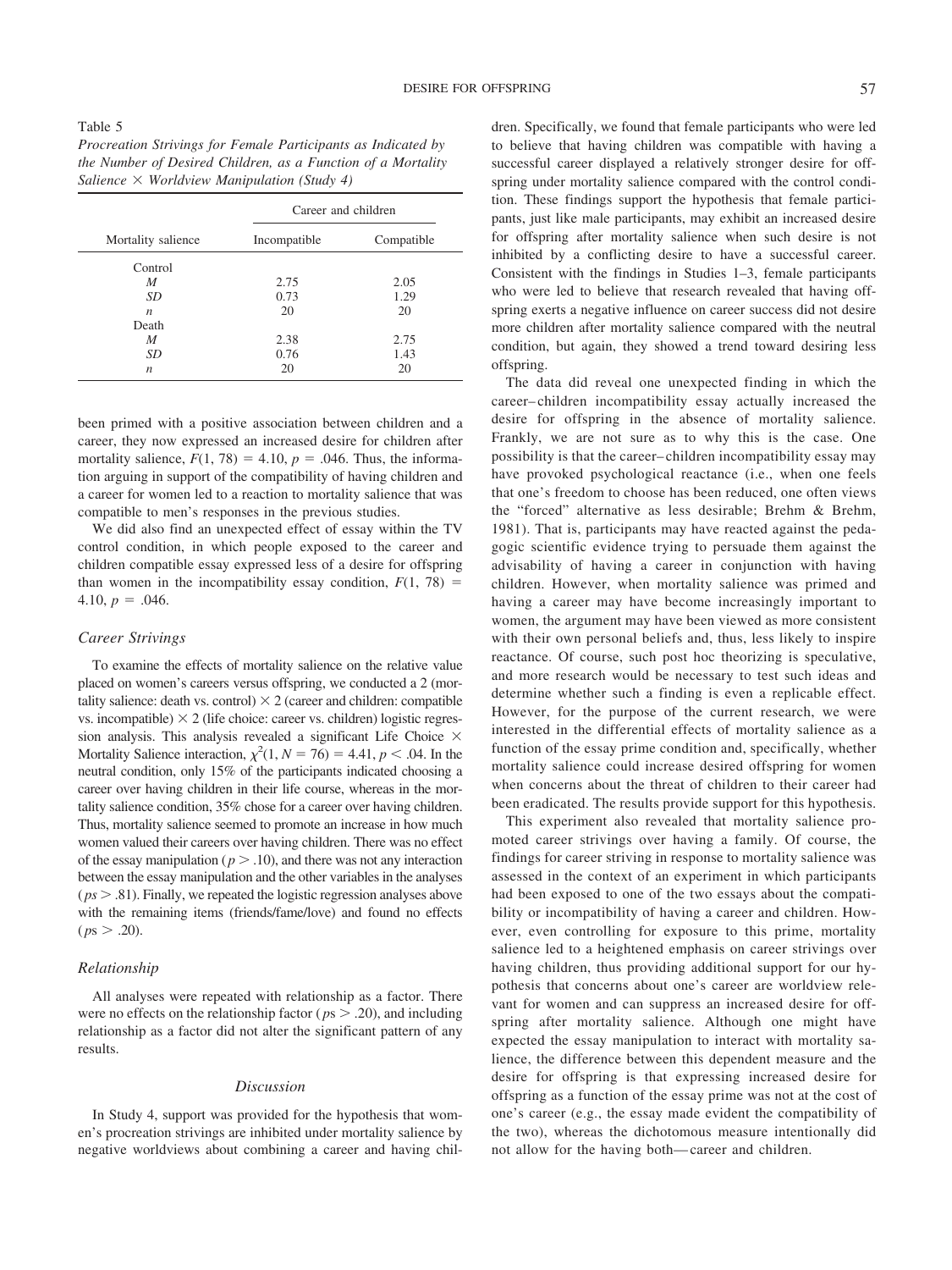#### General Discussion

In the current research, we examined the role of mortality salience and gender on the desire for offspring. On the basis of TMT, we hypothesized that reminders of mortality should promote a desire for offspring. However, we also hypothesized that this effect should occur to the extent that it does not conflict with other self-relevant worldviews that also serve to manage existential concerns. Therefore, we specifically expected that mortality salience would increase the desire for offspring for men only, because for women children can represent a threat to another culturally valued domain that can shield against existential concerns (i.e., career success).

In support of these hypotheses, three experiments (Studies 1–3) unveiled a Gender  $\times$  Mortality Salience interaction on a desire for offspring with mortality salience leading male participants, but not female participants, to express increased procreation striving as indicated by the number of desired children. Thus, on the surface it appears as if the desire for offspring is not part of women's defense system against mortality concerns. However, support was found for the hypothesis that women's desire for offspring may have been inhibited by a conflicting desire to have a successful career (which can also be sought as a defense against mortality salience, as demonstrated in Study 4). First, two pilot studies (see Footnote 1) revealed that the governing view among our population (and especially among female students) is that children are a potential impedance to a woman's career prosperity. Then, we demonstrated direct support for our hypothesis by the finding that, exclusively among women, career strivings moderated the effects of mortality salience on a desire for offspring (Study 3). Female participants who were highly invested in their careers showed a significantly decreased desire for offspring after mortality salience. Finally, in a fourth experiment, we directly tested the hypothesis that women's desire for offspring is inhibited by negative worldviews with regard to the impact of children on one's career. Study 4 revealed that when women were exposed to an essay emphasizing the compatibility of offspring and career success, they displayed an increased desire for offspring as a function of mortality salience. These findings support the hypothesis that female participants, just like male participants, may desire offspring in response to mortality concerns when such desire is not inhibited by a conflicting desire to have a successful career. Thus, overall the findings support the proposition that a desire for offspring can function as a terror management defense mechanism.

#### *The Why, When, and for Whom of the Desire for Offspring*

Although we have suggested that the desire for offspring can serve as a terror management defense, we have been fairly broad in our conceptualization for why. This is not because we are unclear as to which mechanism is being served—meaning, selfesteem, immortality striving—but rather because we assume that each of these mechanisms work in tandem when it comes to the desire for offspring. According to TMT, people can obtain a sense of immortality by feeling that they are living up to the standards (i.e., obtaining self-esteem) of one's meaning providing worldview. The desire for offspring is assumed to operate on all these levels, offering a comprehensive symbolic defense mechanism. In much the same way that preparing a child for his first bar mitzvah can give parents a feeling of pride (self-esteem)—because it is experienced as a meaningful act that provides a sense of immortality by continuing a tradition that has existed for ages—desiring offspring can represent a multiple powerful pathway to people's symbolic anxiety buffer and, as such, serve as a vital terror management mechanism within the context of an individual's worldview.

Moreover, on the basis of TMT, we made specific causal predictions as for whom and under what conditions people make use of the desire for offspring as a defense against existential concerns. In accordance with Tesser et al.'s (2000) work on the plasticity of self-defense, recent research suggests that the defense implemented to protect one's self against existential terror depends to a great extent on what aspect of the self or one's worldview is currently most salient, accessible, or psychologically pressing (see, e.g., Dechesne et al., 2003; Hart et al., in press; McGregor et al., 1998; Wisman & Koole, 2003). With respect to the current studies, male participants defended against existential concerns with a desire for offspring, presumably because children provide a pathway to a meaningful, valuable, and immortal existence. However, for the women in our studies (i.e., students), the desire for offspring is unlikely to function as an unambiguous anxiety buffer because children represent a threat to alternative means of managing existential terror. It is not surprising, therefore, that women did not routinely defend in this manner. Indeed, Study 2 revealed that female participants displayed worldview defense after mortality salience without showing an increased desire for offspring. In Study 4, providing more direct evidence for the plasticity of defense, female participants defended with a desire for offspring if they were led to believe that a desire for offspring was compatible with career strivings. So the desire for offspring was enhanced as a function of mortality salience only to the extent that it did not interfere with other meaningful aspects of one's worldview. Thus, these findings offer support for the hypothesis that people can make use of the shielding capacities of defense against existential anxiety in a most flexible manner.

An interesting finding was that male participants showed no worldview defense after expressing an increased desire for offspring as a function of mortality salience (Study 2). This finding suggests that a desire for offspring was substituted in the place of a more traditional worldview defense. A desire for offspring might be distinctively suitable to substitute for other defensive strategies because it offers a comprehensive pathway to self-esteem, meaning, and a sense of immortality. In addition, in contrast to other defenses that can often be destructive, such as aggression toward people who do not share one's worldviews (McGregor et al., 1998), a desire for offspring represents a more positive (i.e., procreative) means of protecting oneself against existential terror.

#### *Alternative Perspectives and Future Research*

There are, however, some alternative perspectives that may also account for procreation strivings. It seems plausible, for instance, that a desire for offspring originates in procreation strivings that people share with all living species. However, as has been briefly argued in the introduction, although intuitively appealing, the idea that a desire for offspring is an evolved instinctive drive (Deutsch, 1945; Kephart, 1966) has not been supported (Veenhoven, 1975).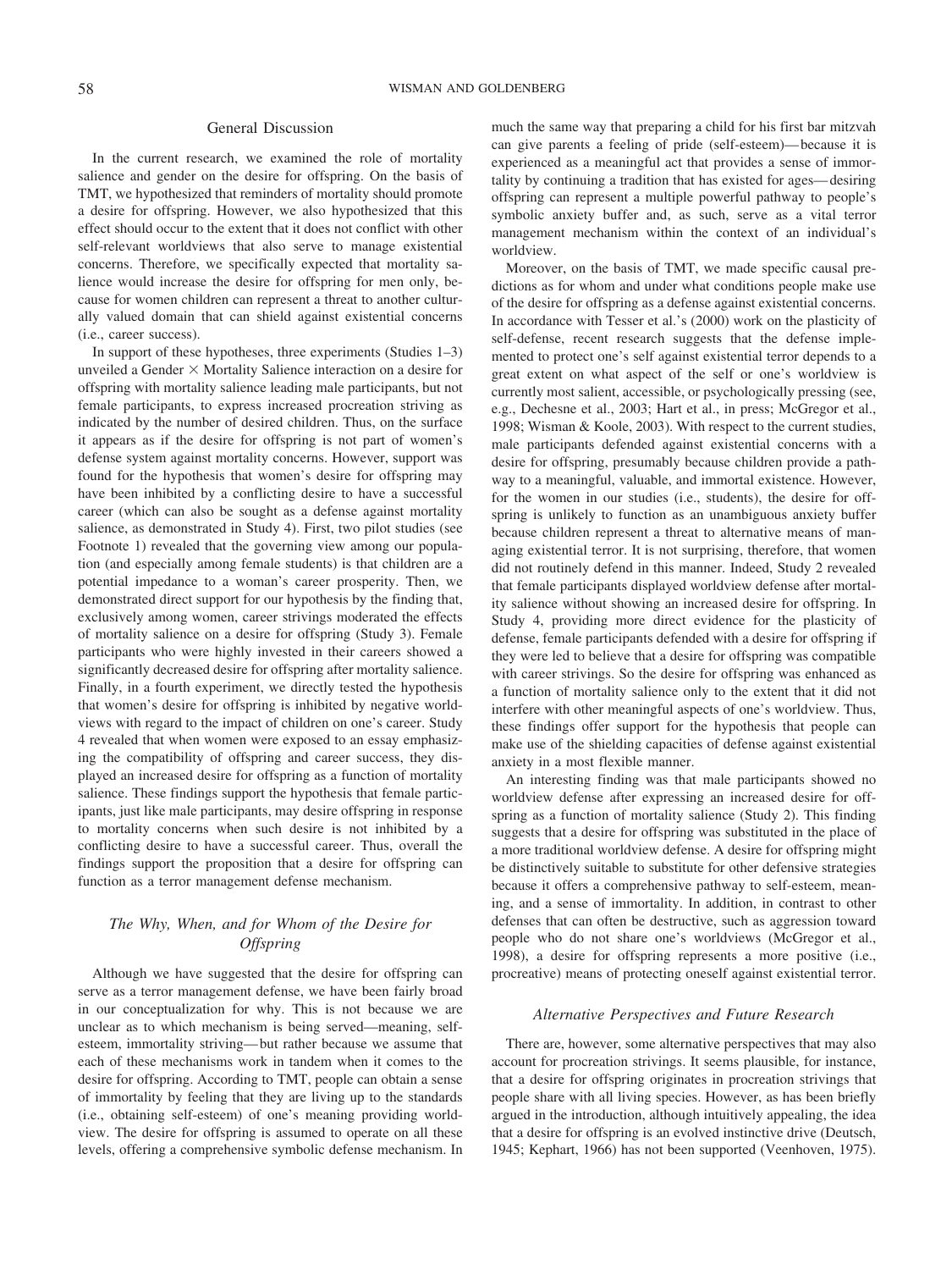There is no evidence that people are equipped with a unique module for a desire for offspring, and several arguments have been brought forward against this idea (Veenhoven, 1975). For instance, Veenhoven (1975) pointed out that animals are not motivated by long-term effects, such as having offspring. Moreover, reproductive behavior is usually governed by more simple mechanisms such as a desire for sex (for a more extended overview and further arguments, see Veenhoven, 1975).

Although the conscious desire for offspring might not be directly evolved, one can argue that such a conscious desire may be attached to hard-wired innate modules. For instance, we can speculate that people's conscious desire for offspring is entangled with an innate sex drive, and as such, people's desire for sex could operate as a catalyst for desiring offspring. Moreover, if we assume that this potential association between sex and a desire for offspring is even enhanced after reminders of mortality, then this may pose an alternative account for the current findings. However, this hypothesis failed to garner empirical support in the current research. Indeed, we found the opposite pattern; participants' desire for offspring was negatively correlated with their sexual appetite (Study 3). Moreover, in this research, mortality salience decreased participants desire to have sex, and previous research has revealed that sexuality can be experienced as relatively more threatening after a confrontation with mortality (Goldenberg et al., 1999, 2002). Furthermore, as has been mentioned previously, it is clear that people can desire to have children independent of a desire for sex. Thus, we believe that it is unlikely that the desire for offspring as a defense against existential concerns is attributable to sexual desire. If sexuality plays any significant role in participant's desire for offspring at all, then we suspect it is intertwined with more symbolic structures, such as love and close relationships (Goldenberg et al., 2002; Mikulincer et al., 2003).

Thus, another alternative explanation might be that people's desire for offspring is a by-product of people's desire to form close relationships. Indeed, it has been found that mortality salience motivates people to seek and maintain close relationships (Mikulincer et al., 2003). Consequently, one could argue that the increased desire for offspring after mortality salience is confounded by people's relationship strivings. If this relationship exists, then indeed we might expect that having a stable relationship would interact with participants' desire for offspring. In the current research, however, it was found that there was no relation between participants' relationship status and participants' desire for offspring after mortality salience. Moreover, if a desire for offspring is merely a by-product of close-relationship strivings, then we might expect—in light of the Gender  $\times$  Mortality Salience interaction in the current research—that women have a relatively weaker desire for close relationships after reminders of mortality. This is unlikely, however, because recent research has revealed that romantic accessibility is more likely for women than for men when facing existential concerns (Arndt, Greenberg, & Cook, 2002). Certainly, the current finding that a desire for offspring can function as an individual symbolic solution to deal with existential concerns does not rule out the possibility that a desire for offspring can be simultaneously related to both relationship strivings and an individual desire to cope with existential concerns. A study specifically focused on relationships and the desire for offspring could offer additional insights in the quest for understanding people's motivation to desire children. Transposing the intraindividual context to an interindividual context may offer an important and promising pathway to extend the current issues.

Although the current research shows that reminders of mortality can increase a desire for having children when to do so does not conflict with other defensive needs, we have not yet considered the role of actually having children in coping with existential concerns. As we already suggested, children may function as an extension of the symbolic self (Sedikides & Skowronski, 1997), and as such, children in actuality (as opposed to the "idea" of children) might help to ward off existential concerns. People might for instance feel that death is less threatening because they know that they will continue to exist in a literal and symbolic sense. Or in a related vein, parents might even value cultural normative behavior of their children more if they are reminded of their own mortality, because that kind of behavior would validate their symbolic defense system (e.g., Pyszczynski et al., 2003). Moreover, parents might bask in the glory of their successful offspring as a source of self-esteem (e.g., Cialdini et al., 1976) and it might be possible to discriminate between the death denying function of successful children versus unsuccessful children. This kind of research potentially elucidates why parents are so invested in the success of their children. Examining the death-denying functions of having children, in addition to procreation strivings, constitutes an important issue for future research.

#### *Concluding Remarks*

Although researchers have extensively studied procreation behavior among animals ranging from the white whale to the Amazon ant (Dekkers, 2002), human procreation in its full complexity has received relatively scant attention. In the current research, we have shown that reminders of mortality can promote people's desire for offspring; but procreation strivings, as understood as functioning as a psychological defense, can also be inhibited by other needs also functioning to buffer mortality concerns. In this way, we have demonstrated that the desire for offspring can be understood as among the myriad of defenses that one may use in the service of managing existential concerns. However, the desire for offspring is not merely another defense, but rather the desire for offspring constitutes one of the most important of all human motivations; for our species continuation is dependent on it. We view the finding that the desire for offspring can assuage human concerns about mortality as encouraging, because it suggests that as a reaction to mortality concerns—induced perhaps by a terrorist attack—people may desire to create new life instead of wars.

#### References

- Arndt, J., Greenberg, J., & Cook, A. (2002). Mortality salience and the spreading activation of worldview-relevant constructs: Exploring the cognitive architecture of terror management. *Journal of Experimental Psychology, 131,* 307–324.
- Arndt, J., Greenberg, J., Pyszczynski, T., & Solomon, S. (1997). Subliminal exposure to death-related stimuli increases defense of the cultural worldview. *Psychological Science, 8,* 379–385.
- Arndt, J., Greenberg, J., Schimel, J., Pyszczynski, T., & Solomon, S. (2002). To belong or not to belong, that is the question: Terror management and identification with gender and ethnicity. *Journal of Personality and Social Psychology, 83,* 26–43.
- Arndt, J., Greenberg, J., Solomon, S., Pyszczynski, T., & Simon (1997).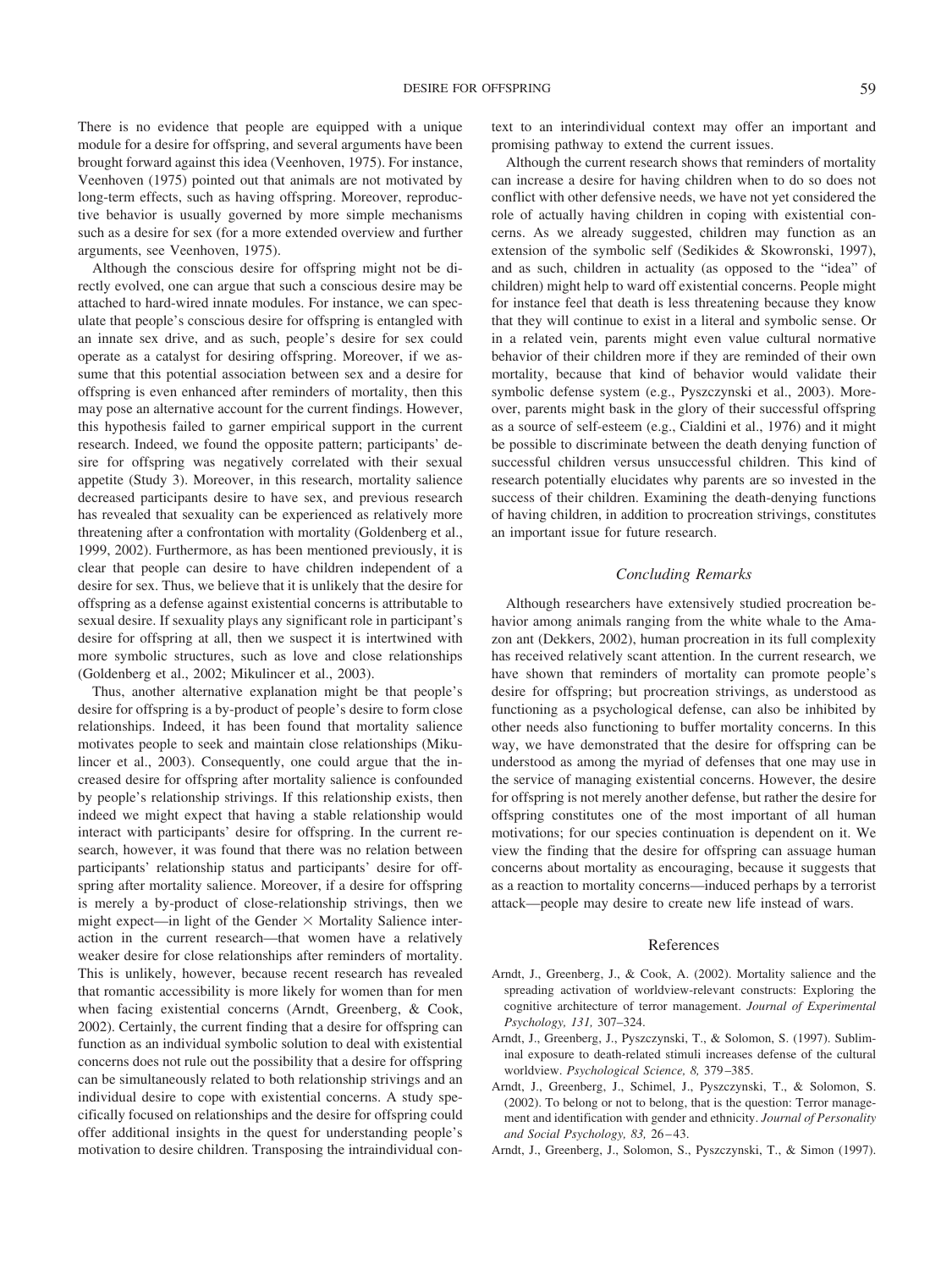Suppression, accessibility of death-related thoughts, and cultural worldview defense: Exploring the psychodynamics of terror management. *Journal of Personality and Social Psychology, 73,* 5–18.

- Baron, R. M., & Kenny, D. A. (1986). The moderator–mediator variable distinction in social psychological research: Conceptual, strategic, and statistical considerations. *Journal of Personality and Social Psychology, 51,* 1173–1182.
- Baumeister, R. F. (1991). *The meanings of life.* New York: Guilford Press.
- Becker, E. (1973). *The denial of death.* New York: Free Press.
- Belsky, J., Steinberg, L., & Draper, P. (1991). Childhood experience, interpersonal development, and reproductive strategy. *Child Development, 62,* 647–670.
- Ben-Ari, O. T., Florian, V., & Mikulincer, M. (1999). The impact of mortality salience on reckless driving: A test of terror management mechanisms. *Journal of Personality and Social Psychology, 76,* 35–45.
- Biernat, M., & Wortman, C. B. (1991). Sharing of home responsibilities between professionally employed women and their husbands. *Journal of Personality and Social Psychology, 60,* 844–860.
- Brehm, S. S., & Brehm, J. W. (1981). *Psychological reactance: A theory of freedom and control.* New York: Academic Press.
- Buss, D. M. (1996). The evolutionary psychology of human social strategies. In E. Higgins & A. Kruglanski (Eds.), *Social psychology: Handbook of basic principles* (pp. 3–38). New York: Guilford Press.
- Buss, D., & Kenrick, D. T. (1998). Evolutionary social psychology. In D. T. Gilbert, S. T. Fiske, & G. Lindzey (Eds.), *The handbook of social psychology* (Vol. 2, 4th ed., pp. 915–981). Boston: McGraw-Hill.
- Byrne, D. (1971). *The attraction paradigm.* New York: Academic Press.
- Callan, V. J. (1987). The personal and marital adjustment of mothers and of voluntarily and involuntarily childless wives. *Journal of Marriage and the Family, 49,* 847–856.
- Callan, V. J., & Hennessey, J. F. (1989a). Psychological adjustment to infertility: A unique comparison of two groups of infertile women, mothers and women childless by choice. *Journal of Reproductive & Infant Psychology, 7,* 105–112.
- Callan, V. J., & Hennessey, J. F. (1989b). Strategies for coping with infertility. *British Journal of Medical Psychology, 62,* 343–354.
- Cassidy, M. L., & Warren, B. O. (1996). Family employment status and gender role attitudes: A comparison of women and men college graduates. *Gender and Society, 10,* 312–329.
- Cialdini, R. B., Borden, R. J., Thorne, A., Walker, R. M., Freeman, S., & Sloan, L. R. (1976). Basking in reflected glory: Three (football) field studies. *Journal of Personality and Social Psychology, 34,* 366–375.
- Cohan, C. L., & Cole, S. W. (2002). Life course transitions and natural disaster: Marriage, birth, and divorce following Hurricane Hugo. *Journal of Family Psychology, 16,* 14–25.
- Cohen, J., & Cohen, P. (1983). *Applied multiple regression/correlation analysis for the behavioral sciences* (2nd ed.). Hillsdale, NJ: Erlbaum.
- Daly, M., & Wilson, M. (1988, October 28). Evolutionary social psychology and family homicide. *Science, 242,* 519–524.
- Dawkins, R. (1982). *The extended phenotype.* Oxford, England: Oxford University Press.
- Dechesne, M., Greenberg, J., Arndt, J., & Schimel, J. (2000). Terror management and sports fan affiliation: The effects of mortality salience on fan identification and optimism. *European Journal of Social Psychology, 30,* 813–835.
- Dechesne, M., Janssen, J., & van Knippenberg, A. (2000). Derogation and distancing as terror management strategies: The moderating role of need for closure and permeability of group boundaries. *Journal of Personality and Social Psychology, 79,* 923–932.
- Dechesne, M., Pyszczynski, T., Arndt, J., Ransom, S., Sheldon, K. M., van Knippenberg, A., & Janssen, J. (2003). Literal and symbolic immortality: The effect of evidence of literal immortality on self-esteem striving in response to mortality salience. *Journal of Personality and Social Psychology, 84,* 722–737.
- Dekkers, M. (2002). *De Larf* [The larva: On children and metamorphosis]. Amsterdam, the Netherlands: Uitgeverij Contact.
- Deutsch, H. (1945). *The psychology of women: Motherhood* (Vol. 2). New York: Grune & Stratton.
- Florian, V., & Mikulincer, M. (1997). Fear of death and the judgment of social transgressions: A multidimensional test of terror management theory. *Journal of Personality and Social Psychology, 73,* 369–380.
- Florian, V., & Mikulincer, M. (1998a). Symbolic immortality and the management of the terror of death: The moderating role of attachment style. *Journal of Personality and Social Psychology, 74,* 725–734.
- Florian, V., & Mikulincer, M. (1998b). Terror management in childhood: Does death conceptualization moderate the effects of mortality salience on acceptance of similar and different others? *Personality and Social Psychology Bulletin, 24,* 1104–1112.
- Goldenberg, J. L., Arndt, J., Hart, J., & Brown, M. (in press). Dying to be thin: The effects of mortality salience and body-mass index on restricted eating among women. *Personality of Social Psychology Bulletin.*
- Goldenberg, J. L., Cox, C. R., Pyszczynski, T., Greenberg, J., & Solomon, S. (2002). Understanding human ambivalence about sex: The effects of stripping sex of meaning. *Journal of Sex Research, 39,* 310–320.
- Goldenberg, J. L., Pyszczynski, T., McCoy, S. K., Greenberg, J., & Solomon, S. (1999). Death, sex, love, and neuroticism: Why is sex such a problem? *Journal of Personality and Social Psychology, 77,* 1173– 1187.
- Greenberg, J., Pyszczynski, T., Solomon, S., Rosenblatt, A., Veeder, M., Kirkland, S., & Lyon, D. (1990). Evidence for terror management theory: II. The effects of mortality salience on reactions to those who threaten or bolster the cultural worldview. *Journal of Personality and Social Psychology, 58,* 308–318.
- Greenberg, J., Pyszczynski, T., Solomon, S., Simon, L., & Breus, M. (1994). Role of consciousness and accessibility of death-related thoughts in mortality salience effects. *Journal of Personality and Social Psychology, 67,* 627–637.
- Greenberg, J., Simon, L., Pyszczynski, T., Solomon, S., & Chatel, D. (1992). Terror management and tolerance: Does mortality salience always intensify negative reactions to others who threaten one's world view? *Journal of Personality and Social Psychology, 63,* 212–220.
- Greenberg, J., Solomon, S., & Pyszczynski, T. (1997). Terror management theory of self-esteem and cultural worldviews: Empirical assessments and conceptual refinements. *Advances in Experimental Social Psychology, 29,* 61–139.
- Greil, A. L. (1997). Infertility and psychological distress: A critical review of the literature. *Social Science and Medicine, 45,* 1679–1704.
- Hamilton, W. D. (1964). The genetical theory of social behavior: I and II. *Journal of Theoretical Biology, 7,* 1–52.
- Hamon, R. R., & Blieszner, R. (1990). Filial responsibility expectations among adult child–older parent pairs. *Journal of Gerontology, 45,* 110–112.
- Hart, J., Shaver, P. R., & Goldenberg, J. L. (in press). Attachment, self-esteem, worldviews, and terror management: Evidence for a tripartite security system. *Journal of Personality and Social Psychology.*
- Ingraham, C. (1999). *White weddings: Romancing heterosexuality in popular culture.* New York: Routledge.
- Kephart, W. (1966). *The family, society, and the individual.* New York: Houghton Mifflin.
- Kiecolt, K. J. (2003). Satisfaction with work and family life: No evidence of a cultural reversal. *Journal of Marriage and the Family, 65,* 23–25.
- Lifton, R. J. (1979). *The broken connection: On death and the continuity of life.* American Psychiatric Publishing.
- Littlefield, C. H., & Rushton, J. P. (1986). When a child dies: The sociobiology of bereavement. *Journal of Social Psychology, 51,* 797– 802.
- Long, M. V., & Martin, P. (2000). Personality, relationship closeness, and